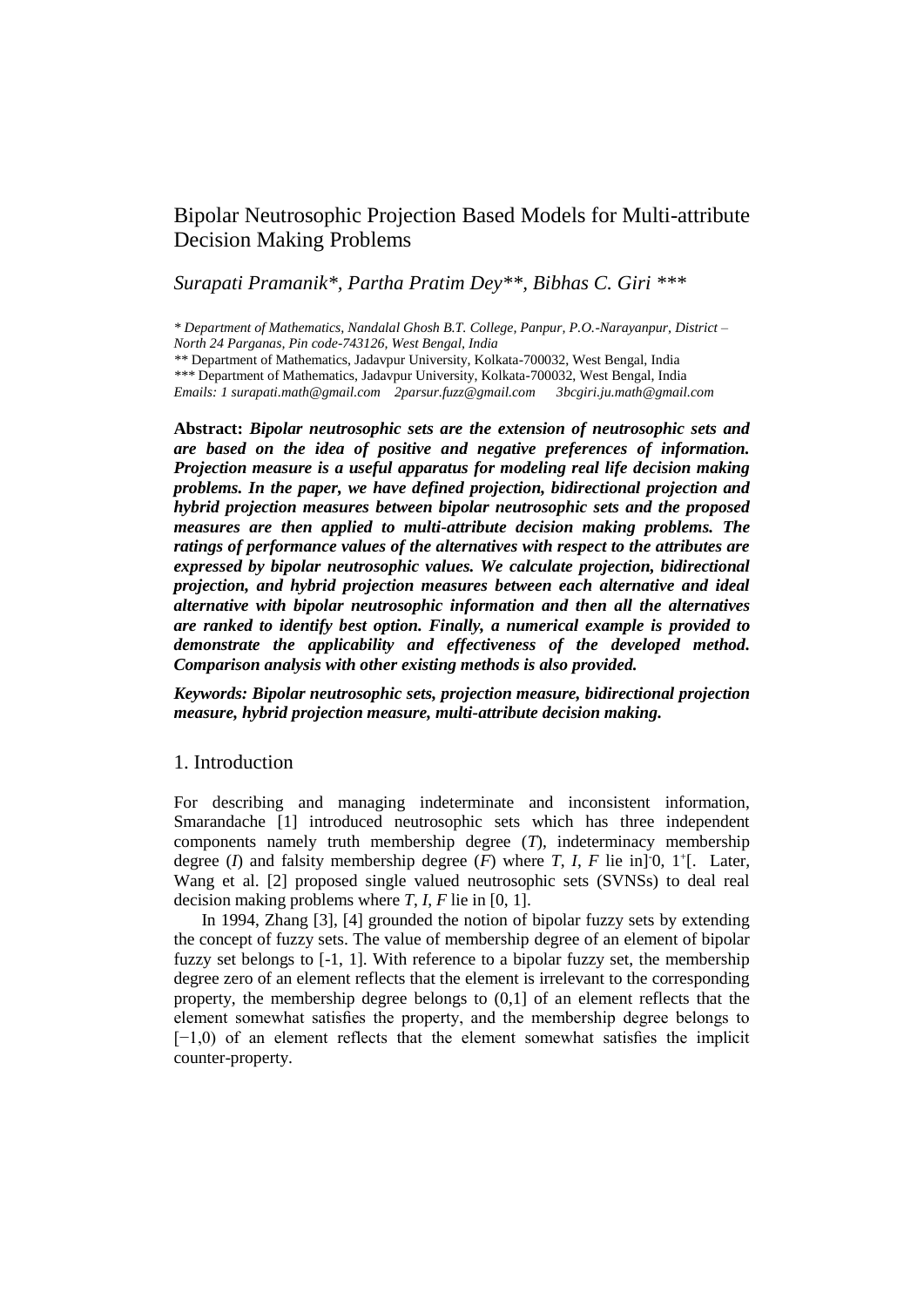Deli et al. [5] introduced the concept of bipolar neutrosophic sets (BNSs) by combining the concept of bipolar fuzzy sets and neutrosophic sets. With reference to a bipolar neutrosophic set Q, the positive membership degrees  $T_Q^+(x)$ ,  $I_{\rho}^{+}(x)$ ,  $F_{\rho}^{+}(x)$  represent respectively the truth membership, indeterminate membership and falsity membership of an element  $x \in X$  corresponding to the bipolar neutrosophic set Q and the negative membership degree  $T_Q^-(x)$ ,  $T_Q^-(x)$ ,  $F_Q^-(x)$  denotes the truth membership, indeterminate membership and false membership of an element  $x \in X$  to some implicit counter-property corresponding to the bipolar neutrosophic set Q.

Projection measure is a useful decision making device as it takes into account the distance as well as the included angle for measuring the closeness degree between two objects [6, 7]. Yue [6] and Zhang et al. [7] studied projection based multi attribute decision making in crisp environment i.e. projections are defined on ordinary numbers or crisp numbers. Yue [8] further investigated a new multi attribute group decision making (MAGDM) method based on determining the weights of the decision makers by employing projection technique with interval data. Yue and Jia [9] established a methodology for MAGDM based on a new normalized projection measure, in which the attribute values are provided by decision makers in hybrid form with crisp values and interval data.

Xu and Da [10] and Xu [11] studied projection method for decision making in uncertain environment with preference information. Wei [12] discussed a multi attribute decision making (MADM) method based on the projection technique, in which the attribute values are presented in terms of intuitionistic fuzzy numbers. Zhang et al. [13] proposed a grey relational projection method for MADM based on intuitionistic trapezoidal fuzzy number. Zeng et al. [14] investigated projections on interval valued intuitionistic fuzzy numbers and we developed model and algorithm to the MAGDM problems with interval-valued intuitionistic fuzzy information. Xu and Hu [15] developed two projection based models for MADM in intuitionistic fuzzy environment and interval valued intuitionistic fuzzy environment. Sun [16] presented a group decision making method based on projection method and score function under interval valued intuitionistic fuzzy environment. Tsao and Chen [17] developed a novel projection based compromising method for multi criteria decision making method in interval valued intuitionistic fuzzy environment.

In neutrosophic environment Chen and Ye [18] developed projection based model of neutrosophic numbers and presented MADM method to select clay-bricks in construction field. Bidirectional projection measure [19] considers the distance and included angle between two vectors *x, y* and also considers the bidirectional projection measure between two vectors *x, y.* Ye [19] defined bidirectional projection measure as an improvement of the general projection measure of SVNSs to overcome the drawback of the general projection measure. In the same study, Ye [19] developed multi attribute decision making method for selecting problems of mechanical design schemes under a single-valued neutrosophic environment. Ye [20] also presented bidirectional projection method for multiple attribute group decision making with neutrosophic numbers.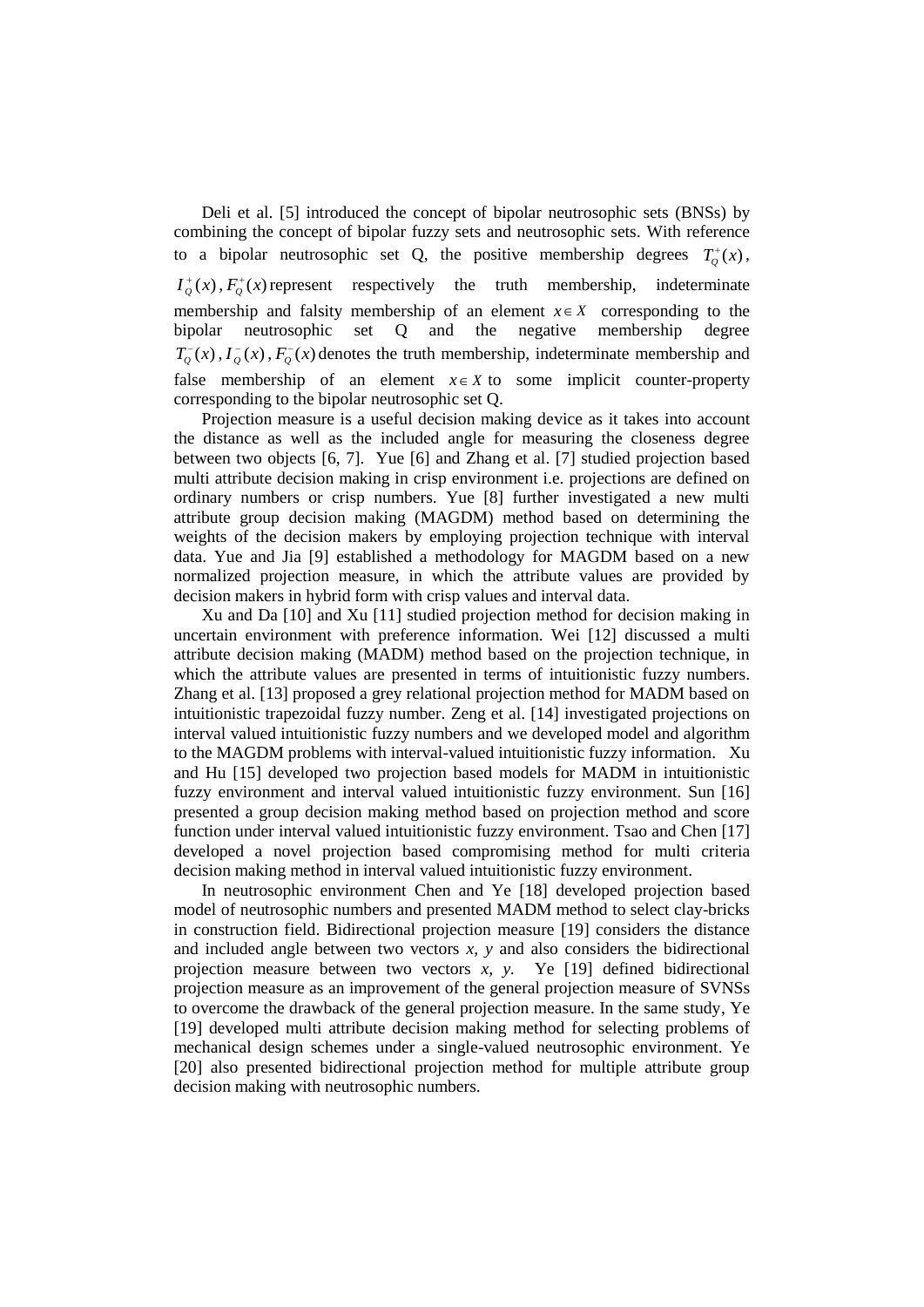Ye [21] defined credibility – induced interval neutrosophic weighted arithmetic averaging operator and credibility – induced interval neutrosophic weighted geometric averaging operator and developed the projection measure based ranking method for multi-attribute decision making (MADM) problems with interval neutrosophic information and credibility information. Dey et al. [22] proposed a new approach to neutrosophic soft MADM using grey relational projection method. Dey et al. [23] defined weighted projection measure with interval neutrosophic assessments and applied the proposed concept to solve MADM problems with interval valued neutrosophic information.

In the field of bipolar neutrosophic environment, Deli et al. [5] defined score, accuracy, and certainty functions in order to compare BNSs and developed bipolar neutrosophic weighted average (BNWA) and bipolar neutrosophic weighted geometric (BNWG) operators to obtain collective bipolar neutrosophic information. In the same study, Deli et al. [5] also proposed a multi-criteria decision making (MCDM) approach on the basis of score, accuracy, and certainty functions and BNWA, BNWG operators. Deli and Subas [24] presented a single valued bipolar neutrosophic MCDM through correlation coefficient similarity measure. Şahin et al. [25] provided a MCDM method based on Jaccard similarity measure of BNS. Uluçay et al. [26] defined Dice similarity, weighted Dice similarity, hybrid vector similarity, weighted hybrid vector similarity measures under BNSs and developed MCDM methods based on the proposed similarity measures. Dey et al. [27] defined Hamming and Euclidean distance measures to compute the distance between BNSs and investigated a TOPSIS approach to derive the most desirable alternative.

In this study, we define projection, bidirectional projection and hybrid projection measures under bipolar neutrosophic information. Then, we develop three algorithms for solving MADM problems with bipolar neutrosophic assessments.

We organize the rest of the paper in the following way. In Section 2, we recall several useful definitions concerning SVNSs and BNSs. Section 3 defines projection, bidirectional projection and hybrid projection measures between BNSs. Section 4 is devoted to present three models for solving MADM under bipolar neutrosophic environment. In Section 5, we solve a decision making problem with bipolar neutrosophic information on the basis of the proposed measures. Comparison analysis is provided to demonstrate the feasibility and flexibility of the proposed methods in Section 6. Finally, the last Section provides conclusions and future scope of work.

## 2. Basic concepts regarding SVNSs and BNSs

In this Section, we provide some basic definitions regarding SVNSs, BNSs which are useful for the construction of the paper.

2.1 Single valued neutrosophic Sets [2]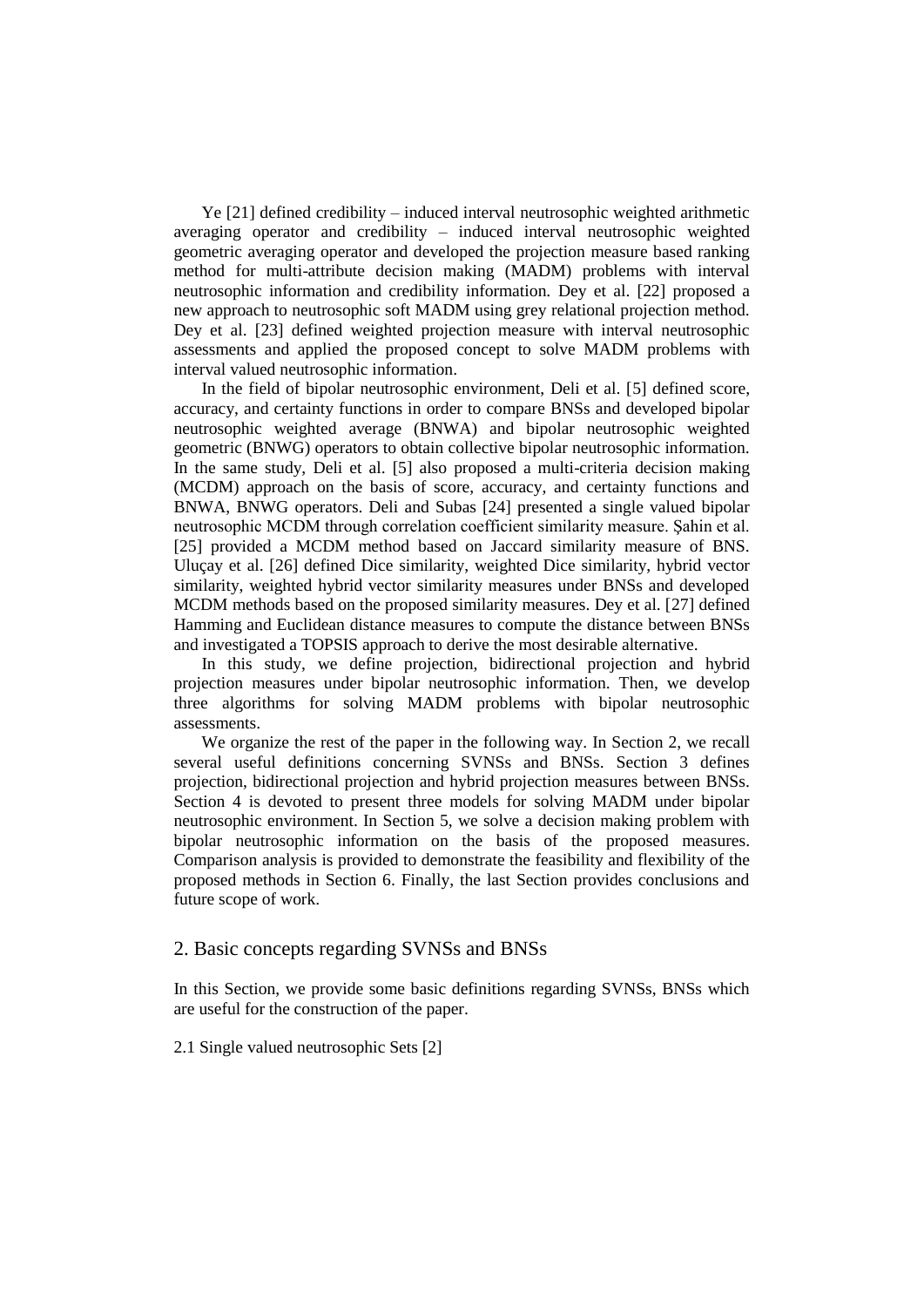Let *X* be a universal space of points with a generic element of *X* denoted by *x*, then a SVNS *P* is characterized by a truth membership function  $T_p(x)$ , an indeterminate membership function  $I_p(x)$  and a falsity membership function  $F_p(x)$ . A SVNS *P* is expressed in the following way.

$$
P = \{x, \langle T_p(x), I_p(x), F_p(x) \rangle \mid x \in X\}
$$

where,  $T_p(x)$ ,  $I_p(x)$ ,  $F_p(x)$ :  $X \rightarrow [0, 1]$  and  $0 \le T_p(x) + I_p(x) + F_p(x) \le 3$  for each point  $x \in X$ .

2.2 Bipolar Neutrosophic Set [5]

Consider *X* be a universal space of objects, then a BNS *Q* in *X* is presented as follows:

$$
Q = \{x, \left\langle T_Q^+(x), I_Q^+(x), F_Q^+(x), T_Q^-(x), I_Q^-(x), F_Q^-(x) \right\rangle \mid x \in X\},\
$$

where  $T_0^+(x)$ ,  $I_0^+(x)$ ,  $F_0^+(x)$ :  $X \to [0, 1]$  and  $T_0^-(x)$ ,  $I_0^-(x)$ ,  $F_0^-(x)$ :  $X \to [-1, 0]$ . The positive membership degrees  $T_Q^+(x)$ ,  $T_Q^+(x)$ ,  $F_Q^+(x)$  denote the truth membership, indeterminate membership, and falsity membership functions of an element  $x \in X$ corresponding to a BNS *Q* and the negative membership degrees  $T_Q^-(x)$ ,  $I_Q^-(x)$ ,  $F_Q^-(x)$  denote the truth membership, indeterminate membership, and falsity membership of an element  $x \in X$  to several implicit counter property associated with a BNS *Q*. For convenience, a bipolar neutrosophic value (BNV) is presented as  $\tilde{q} = \langle T_{Q}^{+}, \tilde{I}_{Q}^{+}, F_{Q}^{+}, T_{Q}^{-}, I_{Q}^{-}, F_{Q}^{-} \rangle$ .

**Definition 1 [5].** Let,  $Q_1 = \{x, (\overline{T}_{Q_1}^+(x), I_{Q_1}^+(x), F_{Q_1}^+(x), T_{Q_1}^-(x), I_{Q_1}^-(x), F_{Q_1}^-(x)) | x \in$ X} and  $Q_2 = \{x, (T_{Q_2}^+(x), T_{Q_2}^+(x), F_{Q_2}^+(x), T_{Q_2}^-(x), T_{Q_2}^-(x), F_{Q_2}^-(x)) \mid x \in X\}$  be two BNSs. Then  $Q_1 \subseteq Q_2$  if and only if  $T^+_{Q_1}(x) \leq T^+_{Q_2}(x)$ ,  $I^+_{Q_1}(x) \leq I^+_{Q_2}(x)$ ,  $F^+_{Q_1}(x) \geq F^+_{Q_2}(x)$ ;  $T^-_{Q_1}(x) \geq T^-_{Q_2}(x)$ ,  $I^-_{Q_1}(x) \geq I^-_{Q_2}(x)$ ,

$$
F_{Q_1}^{-}(x) \leq F_{Q_2}^{-}(x)
$$
 for all  $x \in X$ .

**Definition 2 [5].** Let,  $Q_1 = \{x, (\overline{T_{Q_1}^+(x)}, I_{Q_1}^+(x), F_{Q_1}^+(x), T_{Q_1}^-(x), I_{Q_1}^-(x), F_{Q_1}^-(x)) | x \in$ X} and  $Q_2 = \{x, (T_{Q_2}^+(x), T_{Q_2}^+(x), F_{Q_2}^+(x), T_{Q_2}^-(x), T_{Q_2}^-(x), F_{Q_2}^-(x)) \mid x \in X\}$  be two BNSs. Then  $Q_1 = Q_2$  if and only if

 $T_{Q_1}^+(x) = T_{Q_2}^+(x)$ ,  $I_{Q_1}^+(x) = I_{Q_2}^+(x)$ ,  $F_{Q_1}^+(x) = F_{Q_2}^+(x)$ ;  $T_{Q_1}^-(x) = T_{Q_2}^-(x)$ ,  $I_{Q_1}^-(x) = I_{Q_2}^-(x)$ ,  $F_{Q_1}^-(x) = F_{Q_2}^-(x)$  for all  $x \in X$ .

**Definition 3 [5].** Let,  $Q = \{x, \langle T_0^+(x), I_0^+(x), F_0^+(x), T_0^-(x), I_0^-(x), F_0^-(x) \rangle \mid x \in \mathbb{R} \}$ *X*} be a BNS. The complement of *Q* is represented by  $Q^c$  and is defined as follows:  $T_{\varrho^{\text{c}}}^{+}(x)$  $J_{Q^c}^+(x) = \{1^+\} - T_Q^+(x)$ ,  $I_{Q^c}^+(x)$  $I_{Q^c}^+(x) = \{1^+\} - I_Q^+(x)$ ,  $F_{Q^c}^+(x)$  $F_{2}^{+}(x) = \{1^{+}\} - F_{Q}^{+}(x)$ ;  $T_{Q^c}^-(x)$  $T_{Q}^{-}(x) = \{1^-\} - T_Q^{-}(x)$ ,  $T_{Q}^{-}(x)$  $I_{Q}^{C}(x) = \{1\} - I_{Q}^{-}(x), F_{Q^{C}}^{-}(x)$  $F_{2}^{-}(x) = \{1^-\} - F_{Q}^{-}(x)$ .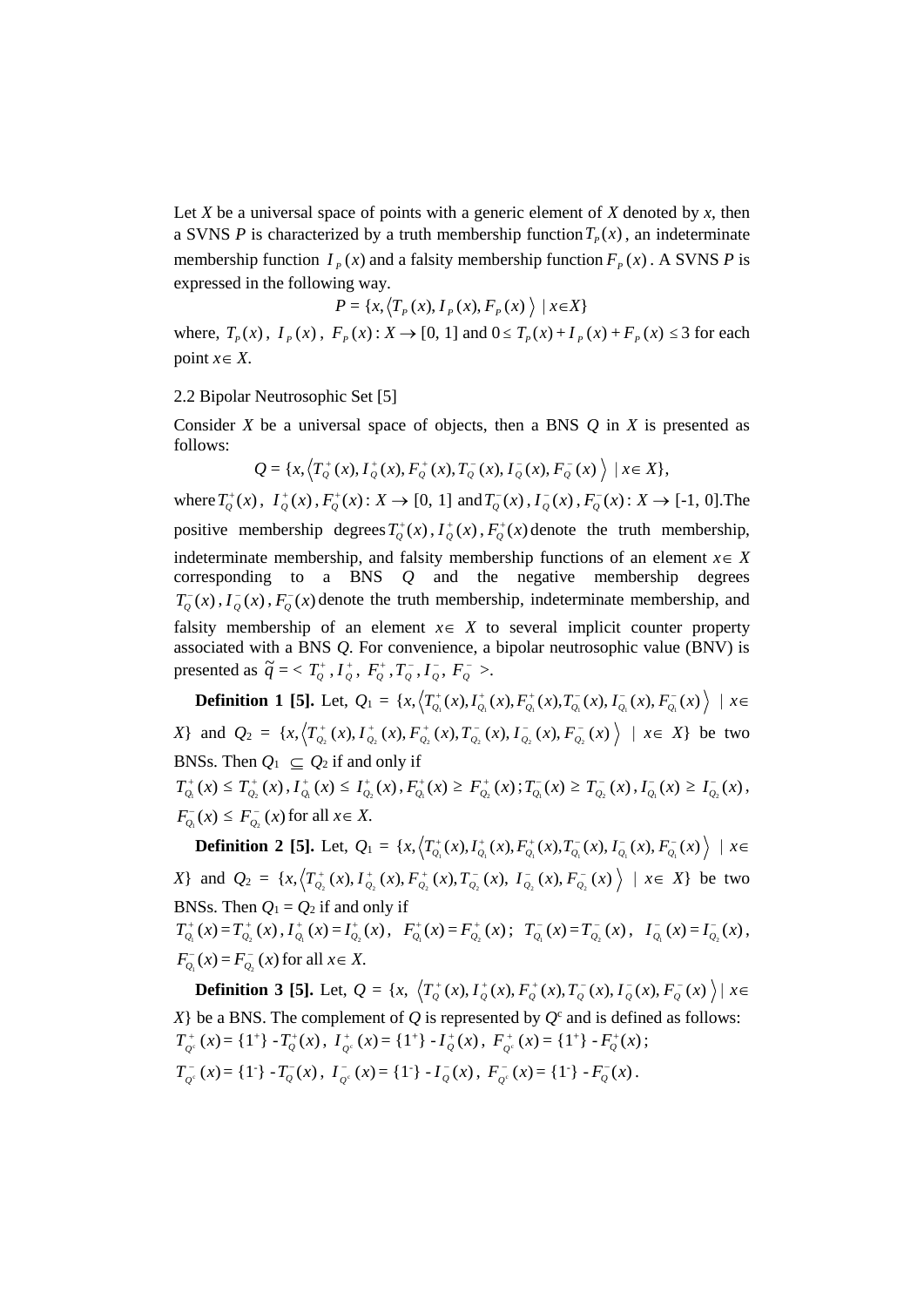**Definition 4.** Let,  $Q_1 = \{x, \langle T_{Q_1}^+(x), T_{Q_1}^+(x), F_{Q_1}^+(x), T_{Q_1}^-(x), T_{Q_1}^-(x), F_{Q_1}^-(x)\rangle \mid x \in$ X} and  $Q_2 = \{x, \langle T_{Q_2}^+(x), I_{Q_2}^+(x), F_{Q_2}^+(x), T_{Q_2}^-(x), I_{Q_2}^-(x), F_{Q_2}^-(x)\rangle \mid x \in X\}$  be two BNSs. Their union  $Q_1 \cup Q_2$  is defined as follows:  $Q_1 \cup Q_2 = \{ \text{Max } (T^+_{Q_1}(x), T^+_{Q_2}(x)), \text{ Min } (I^+_{Q_1}(x), I^+_{Q_2}(x)), \text{ Min } (F^+_{Q_1}(x), F^+_{Q_2}(x)), \}$ Min  $(T_{Q_1}^-(x), T_{Q_2}^-(x))$ , Max  $(T_{Q_1}^-(x), T_{Q_2}^-(x))$ , Max  $(F_{Q_1}^-(x), F_{Q_2}^-(x))$ ,  $\forall x \in X$ .

Their intersection  $Q_1 \cap Q_2$  is defined as follows:

 $Q_1 \cap Q_2 = \{ \text{Min } (T^+_{Q_1}(x), T^+_{Q_2}(x)), \text{ Max } (I^+_{Q_1}(x), I^+_{Q_2}(x)), \text{ Max } (F^+_{Q_1}(x), F^+_{Q_2}(x)), \}$ Max  $(T_{Q_1}^-(x), T_{Q_2}^-(x))$ , Min  $(T_{Q_1}^-(x), T_{Q_2}^-(x))$ , Min  $(F_{Q_1}^-(x), F_{Q_2}^-(x))$ ,  $\forall x \in X$ .

**Definition 5 [5].** Let  $\tilde{q}_1 = \langle T_{Q_1}^*, I_{Q_1}^*, F_{Q_1}^*, T_{Q_1}^-, I_{Q_1}^-, F_{Q_1}^- \rangle$  and  $\tilde{q}_2 = \langle T_{Q_2}^*, I_{Q_2}^*, T_{Q_2}^-, F_{Q_1}^+ \rangle$  $F_{Q_2}^+$ ,  $T_{Q_2}^-$ ,  $F_{Q_2}^-$  ,  $F_{Q_2}^-$  > be two BNNs, then i.  $\beta \cdot \widetilde{q}_1 = 2 - (1 - T_{\mathcal{Q}_1}^+)^{\beta}$ ,  $(T_{\mathcal{Q}_1}^+)^{\alpha}$ ,  $(F_{\mathcal{Q}_1}^+)^{\beta}$ ,  $-(-T_{\mathcal{Q}_1}^-)^{\beta}$ ,  $-(-T_{\mathcal{Q}_1}^-)^{\beta}$ ,  $-(-1 - (1 - T_{\mathcal{Q}_1}^-)^{\beta})$  $F_{\varrho_{_{\!1}}}^{\scriptscriptstyle{-}}$  ))  $^\beta$  ) >; ii.  $(\tilde{q}_1)^{\beta}$  = <  $(T_{Q_1}^{\dagger})^{\beta}$ , 1 -  $(1 - I_{Q_1}^{\dagger})^{\beta}$ , 1 -  $(1 - F_{Q_1}^{\dagger})^{\beta}$ , -  $(1 - (1 - (-T_{Q_1}^{\dagger}))^{\beta})$ , -  $(-I_{Q_1}^{\dagger})^{\beta}$ , (-  $F_{\mathcal{Q}_\text{i}}^{\text{--}}$  )  $^\beta$  )  $>$ ; iii.  $\widetilde{q}_1 + \widetilde{q}_2 = \, < T^+_{Q_1} + T^+_{Q_2} - T^+_{Q_1}$ ,  $T^+_{Q_2}$  ,  $I^+_{Q_1}$ ,  $I^+_{Q_2}$  ,  $F^+_{Q_1}$ ,  $F^-_{Q_2}$  ,  $T^-_{Q_1}$ ,  $T^-_{Q_2}$  ,  $(-I^-_{Q_1} - I^-_{Q_2} - I^-_{Q_1}$ ,  $I^-_{Q_2}$  ), - $(-F_{\mathcal{Q}_{1}}^{-}\textrm{-}F_{\mathcal{Q}_{2}}^{-}\textrm{-}F_{\mathcal{Q}_{1}}^{-}\textrm{-}F_{\mathcal{Q}_{2}}^{-}\textrm{-}F_{\mathcal{Q}_{2}}^{-}\textrm{-});$ iv.  $\widetilde{q}_1$ ,  $\widetilde{q}_2 = \langle T_{Q_1}^+, T_{Q_2}^+, I_{Q_1}^+, I_{Q_2}^-, I_{Q_1}^+, I_{Q_2}^+, F_{Q_1}^+, F_{Q_2}^-, F_{Q_1}^+, F_{Q_2}^+, -(-T_{Q_1}^-, T_{Q_2}^-, T_{Q_1}^-, T_{Q_2}^-), I_{\mathcal{Q}_1}^-\,.\, I_{\mathcal{Q}_2}^-$  , -  $F_{\mathcal{Q}_1}^-\,.\, F_{\mathcal{Q}_2}^-\,>$ where  $\beta > 0$ .

3. Projection, bidirectional projection and hybrid projection measures of BNSs

This Section proposes a general projection, a bidirectional projection and a hybrid projection measures for BNSs.

 **Definition 6.** Consider  $X = (x_1, x_2, \ldots, x_m)$  be a finite universe of discourse and *Q* be a BNS in *X*, then modulus of *Q* is defined as follows:

$$
\|Q\| = \sqrt{\sum_{j=1}^{m} \alpha_j^2} = \sqrt{\sum_{j=1}^{m} [(T_{Q_j}^+)^2 + (T_{Q_j}^+)^2 + (F_{Q_j}^+)^2 + (T_{Q_j}^-)^2 + (T_{Q_j}^-)^2 + (F_{Q_j}^-)^2]}
$$
  
where  $\alpha_j = \langle T_{Q_j}^+(x), T_{Q_j}^+(x), F_{Q_j}^+(x), T_{Q_j}^-(x), T_{Q_j}^-(x), F_{Q_j}^-(x) \rangle$ ,  $j = 1, 2, ..., m$ .

 **Definition 7 [10, 28].** Consider  $u = (u_1, u_2, ..., u_m)$  and  $v = (v_1, v_2, ..., v_m)$  be two vectors, then the projection of vector *u* onto vector *v* can be defined as follows: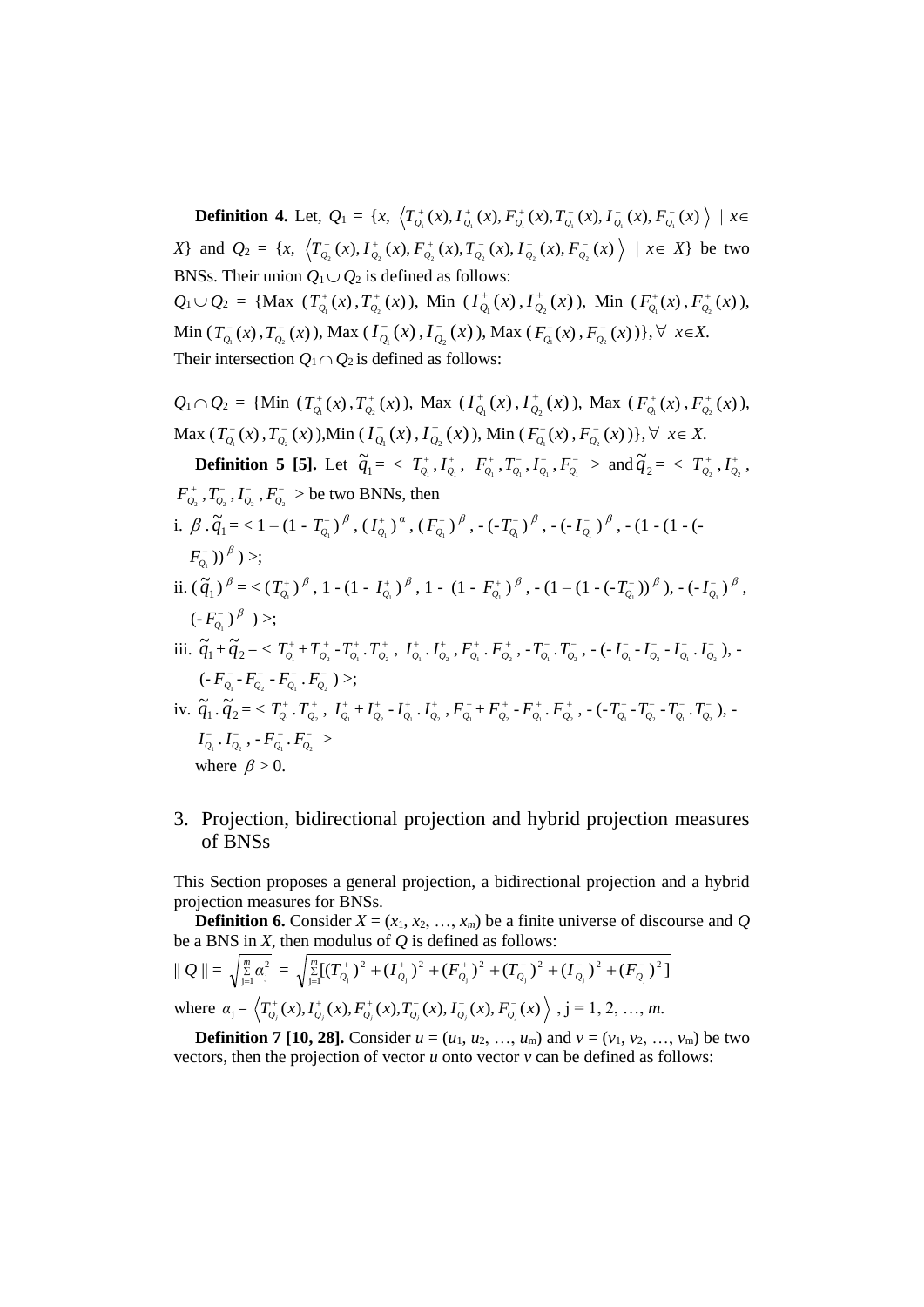*Proj* 
$$
(u)_v = || u || \text{Cos}(u, v) = \sqrt{\sum_{j=1}^{m} u_j^2} \times \frac{\sum_{j=1}^{m} (u_j v_j)}{\sqrt{\sum_{j=1}^{m} u_j^2} \times \sqrt{\sum_{j=1}^{m} v_j^2}} = \frac{\sum_{j=1}^{m} (u_j v_j)}{\sqrt{\sum_{j=1}^{m} v_j^2}}
$$

where, *Proj*  $(u)$ <sup>*v*</sup> represents that the closeness of *u* and *v* in magnitude.

 **Definition 8.** Consider  $X = (x_1, x_2, \ldots, x_m)$  be a finite universe of discourse and *R*, *S* be two BNSs in *X*, then

*Proj* 
$$
(R)
$$
<sub>S</sub> =  $||R||$  Cos  $(R, S) = \frac{1}{||S||}$   $(R.S)$ 

is called the projection of *R* on *S*, where

$$
||R|| = \sqrt{\sum_{i=1}^{m} [(T_{R}^{+})^{2}(x_{i}) + (I_{R}^{+})^{2}(x_{i}) + (F_{R}^{+})^{2}(x_{i}) + (T_{R}^{-})^{2}(x_{i}) + (I_{R}^{-})^{2}(x_{i}) + (F_{R}^{-})^{2}(x_{i})],
$$
  
\n
$$
||S|| = \sqrt{\sum_{i=1}^{m} [(T_{S}^{+})^{2}(x_{i}) + (I_{S}^{+})^{2}(x_{i}) + (F_{S}^{+})^{2}(x_{i}) + (T_{S}^{-})^{2}(x_{i}) + (I_{S}^{-})^{2}(x_{i}) + (F_{S}^{-})^{2}(x_{i})],
$$
  
\nand 
$$
R.S = \sum_{i=1}^{m} [T_{R}^{+}(x_{i})T_{S}^{+}(x) + I_{R}^{+}(x_{i})I_{S}^{+}(x_{i}) + F_{R}^{+}(x_{i})F_{S}^{+}(x_{i}) + T_{R}^{-}(x_{i})T_{S}^{-}(x_{i}) + I_{R}^{-}(x_{i})I_{S}^{-}(x_{i})].
$$

**Example 1.**  $R = 0.5, 0.3, 0.2, -0.2, -0.1, -0.05 > 0.5 < 0.7, 0.3, 0.1, -0.4, -0.2$ -0.3 > be two BNSs in *X*, then the projection of *R* on *S* is obtained as follows:

$$
Proj (R)_{s} = \frac{1}{\|S\|} (R.S)
$$
  
= 
$$
\frac{(0.5)(0.7) + (0.3)(0.3) + (0.2)(0.1) + (-0.2)(-0.4) + (-0.1)(-0.2) + (-0.05)(-0.3)}{\sqrt{(0.7)^{2} + (0.3)^{2} + (0.1)^{2} + (-0.4)^{2} + (-0.2)^{2} + (-0.3)^{2}}}
$$

 $= 0.612952$ 

The bigger value of  $Proj(R)_{s}$  reflects that  $R$  and  $S$  are closer to each other.

 However, in single valued neutrosophic environment, Ye [20] observed that for two vectors  $\alpha$  and  $\beta$ , the general projection measure cannot describe accurately the degree of  $\alpha$  close to  $\beta$ . We also notice that the general projection incorporated by Xu [11] is not reasonable in several cases under bipolar neutrosophic setting, for example let,  $\alpha = \beta = \langle a, a, a, -a, -a, -a \rangle$  and  $\gamma = \langle 2a, 2a, 2a, -2a, -2a, -2a \rangle$ , then *Proj*  $(\alpha)_{\beta} = 2.44949$  ||*a*|| and *Proj*  $(\gamma)_{\beta} = 4.898979$  ||*a*||. This shows that  $\beta$  is much closer to  $\gamma$  than  $\alpha$  which is not true because  $\alpha = \beta$ . Ye [20] opined that  $\alpha$  is equal to  $\beta$  whenever *Proj*  $(\alpha)$  and *Proj* $(\beta)$  should be equal to 1. Therefore, Ye [20] proposed an alternative method called bidirectional projection measure to overcome the limitation of general projection measure as given below.

**Definition 9** [20]. Consider  $x$  and  $y$  be two vectors, then the bidirectional projection between *x* and *y* is defined as follows:

$$
B\text{-}proj(x, y) = \frac{1}{1 + \left|\frac{x \cdot y}{\|x\|} - \frac{x \cdot y}{\|y\|}\right|} = \frac{\|x\| \|y\|}{\|x\| \|y\| + \|\|x\| - \|y\|\|x\|}
$$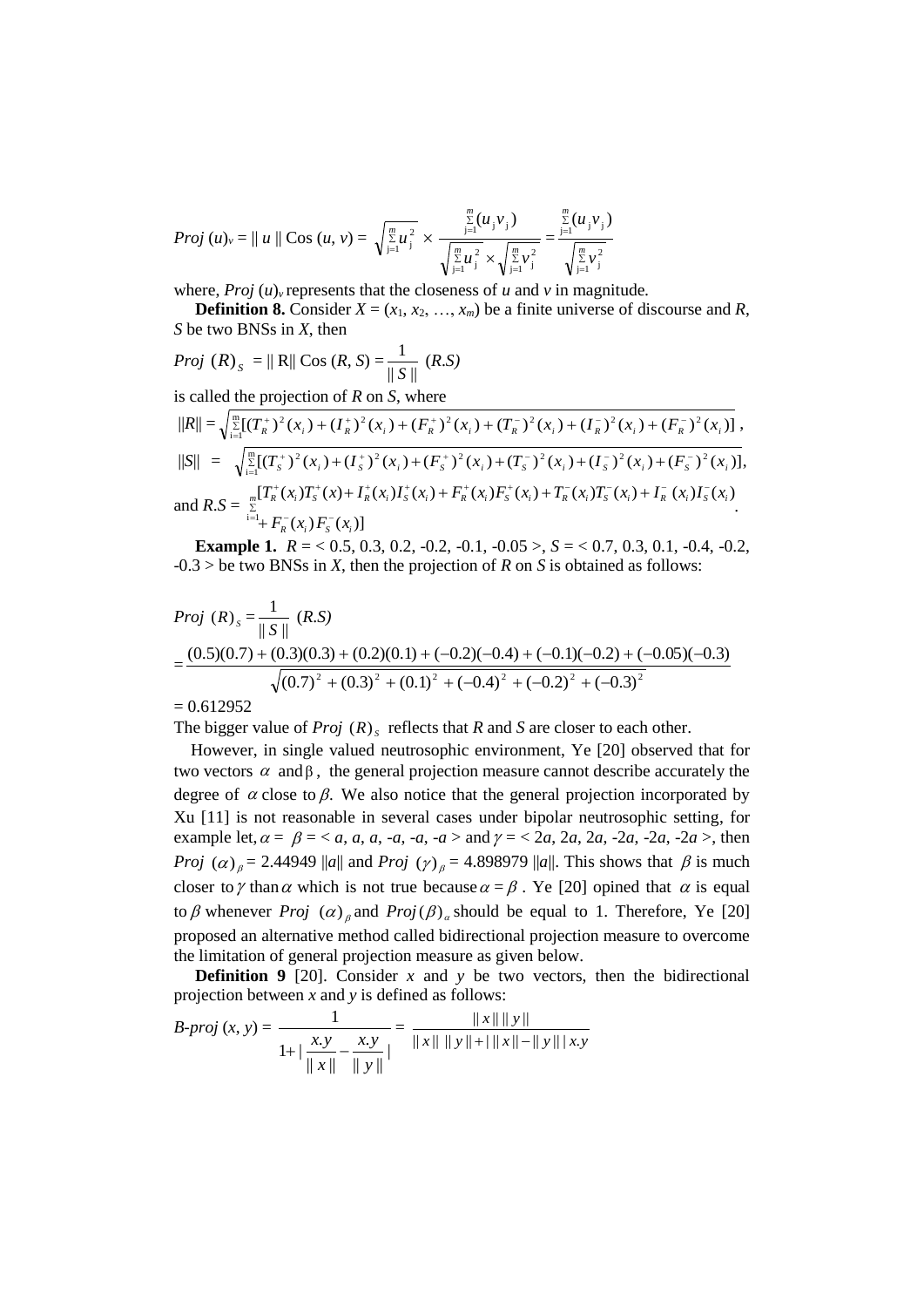where  $||x||$ ,  $||y||$  denote the modulus of x and y respectively, and x, y is the inner product between *x* and *y.*

Here, *B-Proj*  $(x, y) = 1$  if and only if  $x = y$  and  $0 \le B$ -*Proj*  $(x, y) \le 1$ , i.e. bidirectional projection is a normalized measure.

**Definition 10.** Consider  $R = \langle T_R^+(x_i), I_R^+(x_i), F_R^+(x_i), T_R^-(x_i), I_R^-(x_i), F_R^-(x_i) \rangle$ and  $S = \langle T_s^+(x_i), I_s^+(x_i), F_s^+(x_i), T_s^-(x_i), I_s^-(x_i), F_s^-(x_i) \rangle$  be two BNSs in  $X = (x_1, x_2, \dots, x_n)$  $x_2, \ldots, x_m$ , then the bidirectional projection measure between *R* and *S* is defined as follows:

$$
B\text{-}Proj (R, S) = \frac{1}{1 + |\frac{R.S}{\|R\|} - \frac{R.S}{\|S\|}|} = \frac{\|R\| \|S\|}{\|R\| \|S\| + \|\|R\| - \|S\|\| R.S}
$$

where

$$
||R|| = \sqrt{\sum_{i=1}^{m} [(T_{R}^{+})^{2}(x_{i}) + (T_{R}^{+})^{2}(x_{i}) + (T_{R}^{-})^{2}(x_{i}) + (T_{R}^{-})^{2}(x_{i}) + (T_{R}^{-})^{2}(x_{i}) + (F_{R}^{-})^{2}(x_{i})]}
$$
  
\n
$$
||S|| = \sqrt{\sum_{i=1}^{m} [(T_{S}^{+})^{2}(x_{i}) + (T_{S}^{+})^{2}(x_{i}) + (F_{S}^{+})^{2}(x_{i}) + (T_{S}^{-})^{2}(x_{i}) + (T_{S}^{-})^{2}(x_{i}) + (F_{S}^{-})^{2}(x_{i})]}
$$
 and  
\n
$$
R.S = \sum_{i=1}^{m} [T_{R}^{+}(x_{i})T_{S}^{+}(x) + T_{R}^{+}(x_{i})T_{S}^{+}(x_{i}) + F_{R}^{+}(x_{i})F_{S}^{+}(x_{i}) + T_{R}^{-}(x_{i})T_{S}^{-}(x_{i}) + T_{R}^{-}(x_{i})T_{S}^{-}(x_{i})
$$

**Proposition 1.** Let *B***-***Proj*  $(R)_{s}$  be a bidirectional projection measure between BNSs *R* and *S*, then we have

- 1.  $0 \leq B \text{-} Proj (R)_{S} \leq 1;$
- 2. *B-Proj*  $(R)_{s} = B$ *-Proj*  $(S)_{R}$ ;
- 3. *B-Proj*  $(R)_{s} = 1$  for  $R = S$ .

#### **Proof.**

1. *B-Proj*  $(R, S) = 0$  if and only if either  $|| R || = 0$  or  $|| S || = 0$  i.e. when either  $R = (0, 0, 0, 0, 0, 0)$  or  $S = (0, 0, 0, 0, 0, 0)$  which is trivial case. For two non-zero vectors *R* and *S*,  $\parallel$  *R*  $\parallel$  $\parallel$  *S*  $\parallel$  +  $\parallel$   $\parallel$  *R*  $\parallel$  -  $\parallel$  *S*  $\parallel$  *R*  $\parallel$  $\parallel$  *S*  $\parallel$ , obviously, *B-Proj*  $(R, S) \leq 1$ .

2. From definition, 
$$
R.S = S.R
$$
, therefore,  $B-Proj(R)_{S} = \frac{||R|| ||S||}{||R|| ||S|| + ||R|| - ||S|| ||R.S} = \frac{||S|| ||R||}{||S|| ||R|| + ||S|| - ||R|| ||S.R} = B-Proj(S, R).$ 

3. Obviously, 
$$
B\text{-}Proj(R)_s = 1
$$
, only when  $||R|| = ||S||$  i. e. when  $T_R^+(x_i) = T_S^+(x_i)$ ,  $I_R^+(x_i) = I_S^+(x_i)$ ,  $F_R^+(x_i) = F_S^+(x_i)$ ,  $T_R^-(x_i) = T_S^-(x_i)$ ,  $I_R^-(x_i) = I_S^-(x_i)$ ,  $F_R^-(x_i) = F_S^-(x_i)$ 

This completes the proof.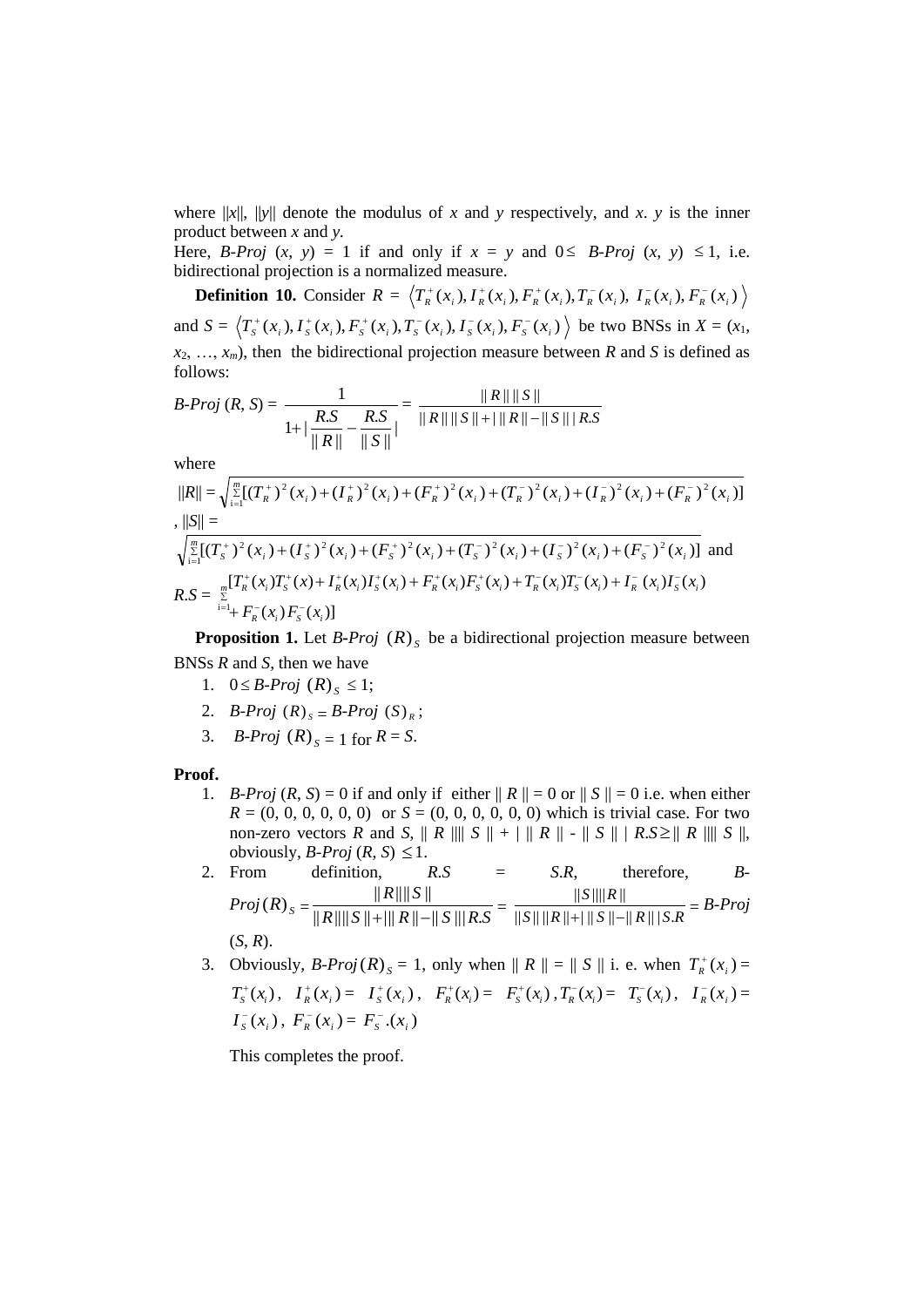**Example 2.** Assume that  $R = 0.5, 0.3, 0.2, -0.2, -0.1, -0.05 > 0.5 < 0.7, 0.3$ , 0.1,  $-0.4$ ,  $-0.2$ ,  $-0.3$  > be two BNSs in the universe of discourse *X*, then the bidirectional projection measure between *R* on *S* is computed as given below.

*B-Proj* (*R*, *S*) =  $(0.6576473)$ . $(0.9380832)$  +  $(0.9380832 - 06576473)$   $(0.575)$ (0.6576473 ).(0.9380832 )

## $= 0.7927845$

**Definition 11.** Let  $R = \langle T_R^+(x_i), I_R^+(x_i), F_R^+(x_i), T_R^-(x_i), I_R^-(x_i), F_R^-(x_i) \rangle$  and S  $=\langle T_s^+(x_i), I_s^+(x_i), F_s^+(x_i), T_s^-(x_i), I_s^-(x_i), F_s^-(x_i) \rangle$  be two BNSs in  $X = (x_1, x_2, ..., x_n)$  $x_m$ ), then the hybrid projection measure is defined as the combination of projection measure and bidirectional projection measure. The hybrid projection measure between *R* and *S* is represented as follows:  $Hyb$ - $F$ 

$$
Proj (R, S) = \rho \, Proj (R)_{s} + (1 - \rho) \, B \cdot Proj (R, S)
$$
\n
$$
= \rho \, \frac{R.S}{\|S\|} + (1 - \rho) \frac{\|R\| \|S\|}{\|R\| \|S\| + \|\|R\| - \|S\|\| R.S}
$$

where

$$
||R|| = \sqrt{\sum_{i=1}^{m} [(T_{R}^{+})^{2}(x_{i}) + (T_{R}^{+})^{2}(x_{i}) + (T_{R}^{+})^{2}(x_{i}) + (T_{R}^{-})^{2}(x_{i}) + (T_{R}^{-})^{2}(x_{i}) + (F_{R}^{-})^{2}(x_{i})],}
$$
  
\n
$$
||S|| = \sqrt{\sum_{i=1}^{m} [(T_{S}^{+})^{2}(x_{i}) + (T_{S}^{+})^{2}(x_{i}) + (T_{S}^{+})^{2}(x_{i}) + (T_{S}^{-})^{2}(x_{i}) + (T_{S}^{-})^{2}(x_{i}) + (F_{S}^{-})^{2}(x_{i})],}
$$
 and  
\n
$$
R.S = \sum_{i=1}^{m} [T_{R}^{+}(x_{i})T_{S}^{+}(x_{i}) + I_{R}^{+}(x_{i})I_{S}^{+}(x_{i}) + F_{R}^{+}(x_{i})F_{S}^{+}(x_{i}) + T_{R}^{-}(x_{i})T_{S}^{-}(x_{i}) + I_{R}^{-}(x_{i})I_{S}^{-}(x_{i}) +
$$
  
\nwhere  $0 \le \rho \le 1$ .

**Example 3.** Assume that  $R = 0.5, 0.3, 0.2, -0.2, -0.1, -0.05 > 0.5 < 0.7, 0.3$ , 0.1, -0.4, -0.2, -0.3 > be two BNSs in the universe of discourse *X*, then the hybrid projection measure between *R* on *S* with  $\rho = 0.7$  is calculated as given below. *Hyb-Proj* (*R*, *S*) = (0.7). (0.612952) + (1 - 0.7). (0.7927845) = 0.6669018.

4. Projection, bi-directional projection and hybrid projection based decision making methods for MADM problems with bipolar neutrosophic information

In this Section, we develop projection based decision making models to MADM problems with bipolar neutrosophic assessments. Consider  $E = \{E_1, E_2, ..., E_m\}$ ,  $(m \ge 2)$  be a discrete set of *m* feasible alternatives,  $F = \{F_1, F_2, ..., F_n\}$ ,  $(n \ge 2)$  be a set of attributes under consideration and  $w = (w_1, w_2, ..., w_n)^T$  be the weight vector of the attributes such that  $0 \leq w_j \leq 1$  and  $\sum_{j=1}^{n}$  $\sum_{j=1}^{n} w_j = 1$ . Now, we provide three algorithms for MADM problems involving bipolar neutrosophic information.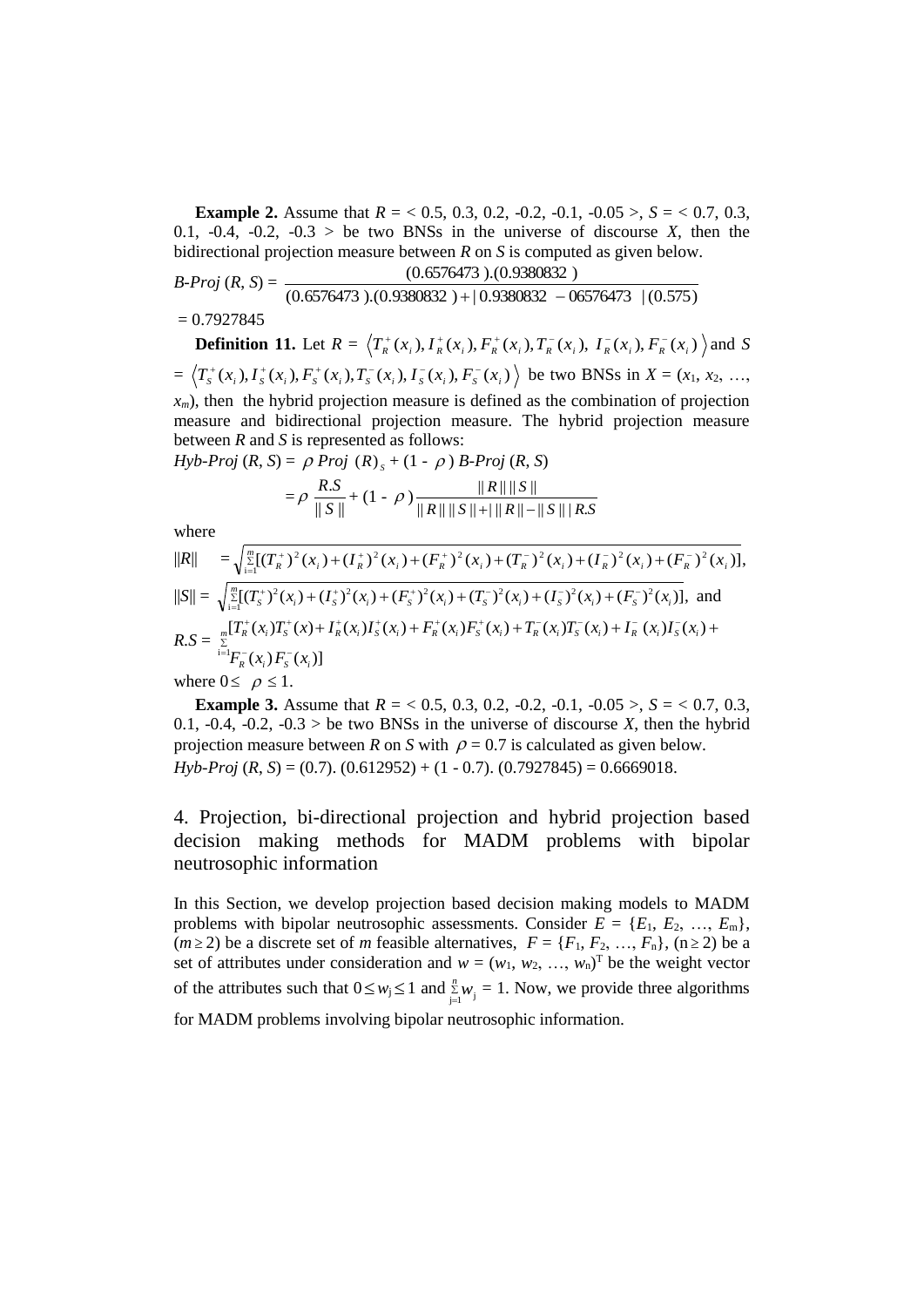#### **4.1. Algorithm 1.**

Step 1. The rating of evaluation value of alternative  $E_i$  ( $i = 1, 2, ..., m$ ) for the predefined attribute  $F_j$  ( $j = 1, 2, ..., n$ ) is presented by the decision maker in terms of BNVs and the bipolar neutrosophic decision matrix is constructed as given below.

$$
\langle q_{ij} \rangle_{\max} = \begin{bmatrix} q_{11} & q_{12} & \cdots & q_{1n} \\ q_{21} & q_{22} & \cdots & q_{2n} \\ \vdots & \vdots & \ddots & \vdots \\ q_{m1} & q_{m2} & \cdots & q_{mn} \end{bmatrix}
$$

where  $q_{ij} = \langle (T_{ij}^+, I_{ij}^+, F_{ij}^+, T_{ij}^-, I_{ij}^-, F_{ij}^-) \rangle$  with  $T_{ij}^+, I_{ij}^+, F_{ij}^+, -T_{ij}^-, -I_{ij}^-, -F_{ij}^- \in [0,$ 1] and  $0 \le T_{ij}^+ + I_{ij}^+ + F_{ij}^- - T_{ij}^- - I_{ij}^- - F_{ij}^- \le 6$  for  $i = 1, 2, ..., m; j = 1, 2, ..., n$ .

Step 2. We formulate bipolar weighted decision matrix by multiplying weights  $w_i$  of the attributes as follows:  $\overline{a}$ 

$$
w_{j} \otimes \langle q_{ij} \rangle_{m \times n} = \langle z_{ij} \rangle_{m \times n} = \begin{bmatrix} z_{11} & z_{12} & \dots & z_{1n} \\ z_{21} & z_{22} & \dots & z_{2n} \\ \vdots & \vdots & \ddots & \vdots \\ z_{m1} & z_{m2} & \dots & z_{mn} \end{bmatrix}
$$

where  $z_{ij} = w_j$ ,  $q_{ij} = 1 - (1 - T_{ij}^+)^{w_j}$ ,  $(T_{ij}^+)^{w_j}$ ,  $(T_{ij}^+)^{w_j}$ ,  $(-T_{ij}^-)^{w_j}$ ,  $(-T_{ij}^-)^{w_j}$ ,  $(-T_{ij}^-)^{w_j}$ ,  $(-T_{ij}^-)$  $(1 - (-F_{ij}^-))^{w_j}$ ) > = <  $\mu_{ij}^+, \nu_{ij}^+, \omega_{ij}^+, \mu_{ij}^-, \nu_{ij}^-, \omega_{ij}^-$  > with  $\mu_{ij}^+, \nu_{ij}^+, \omega_{ij}^+, -\mu_{ij}^-, -\nu_{ij}^-, -\nu_{ij}^ \omega_{ij}^- \in [0, 1]$  and  $0 \le \mu_{ij}^+ + \nu_{ij}^+ + \omega_{ij}^+ - \mu_{ij}^- - \nu_{ij}^- - \omega_{ij}^- \le 6$  for  $i = 1, 2, ..., m; j = 1, 2, ..., n$ . Step 3. We identify the bipolar neutrosophic positive ideal solution (BNPIS) [15, 16] as follows:

$$
z^{PIS} = \langle e_j^+, f_j^+, g_j^+, e_j^-, f_j^-, g_j^- \rangle = \langle [\{ \text{Max } (\mu_{ij}^+) | j \in \sigma \}; \{ \text{Min } (\mu_{ij}^+) | j \in \zeta \} ] \rangle,
$$
  

$$
[\{ \text{Min } (\nu_{ij}^+) | j \in \sigma \}; \{ \text{Max } (\nu_{ij}^+) | j \in \zeta \} ] , [\{ \text{Min } (\omega_{ij}^+) | j \in \sigma \} ;
$$

$$
\{\ \text{Max }(\omega_{ij}^-)\,|j\in\textstyle\mathop{\textstyle\bigcirc}_{i}\}\,]\,,\,[\{\ \text{Min }(\mu_{ij}^-)\,|j\in\textstyle\sigma\ \};\,\{\ \text{Max }(\mu_{ij}^-)\,|j\in\textstyle\mathop{\textstyle\bigcirc}_{i}\,\}\,]\,,\,[\{\ \text{Max }(\nu_{ij}^-)\,|j\in\textstyle\sigma\ \};
$$

 $\label{eq:4.1} \big\{\mathop{\rm Min}_{i}\big(v_{ij}^{-}\big)\,|j\in\textstyle\mathop{\mathcal{G}}\nolimits\,\big\}\big],\big[\big\{\mathop{\rm Max}_{i}\,(\omega_{ij}^{-})\,|j\in\textstyle\mathop{\mathcal{O}}\nolimits\,\big\}\big];$ 

 $\{M_{i}^{(n)}( \omega_{ij}^{-}) | j \in \mathcal{G} \}$  >, j = 1, 2, ..., *n*, where  $\sigma$  and  $\sigma$  are benefit and cost type attributes respectively.

Step 4. Determine the projection measure between  $z^{PIS}$  and  $Z^{i} = \langle z_{ij} \rangle_{max}$  for all i = 1, 2, ...,  $m_1$  j = 1, 2, ..., *n* by using the following Eq.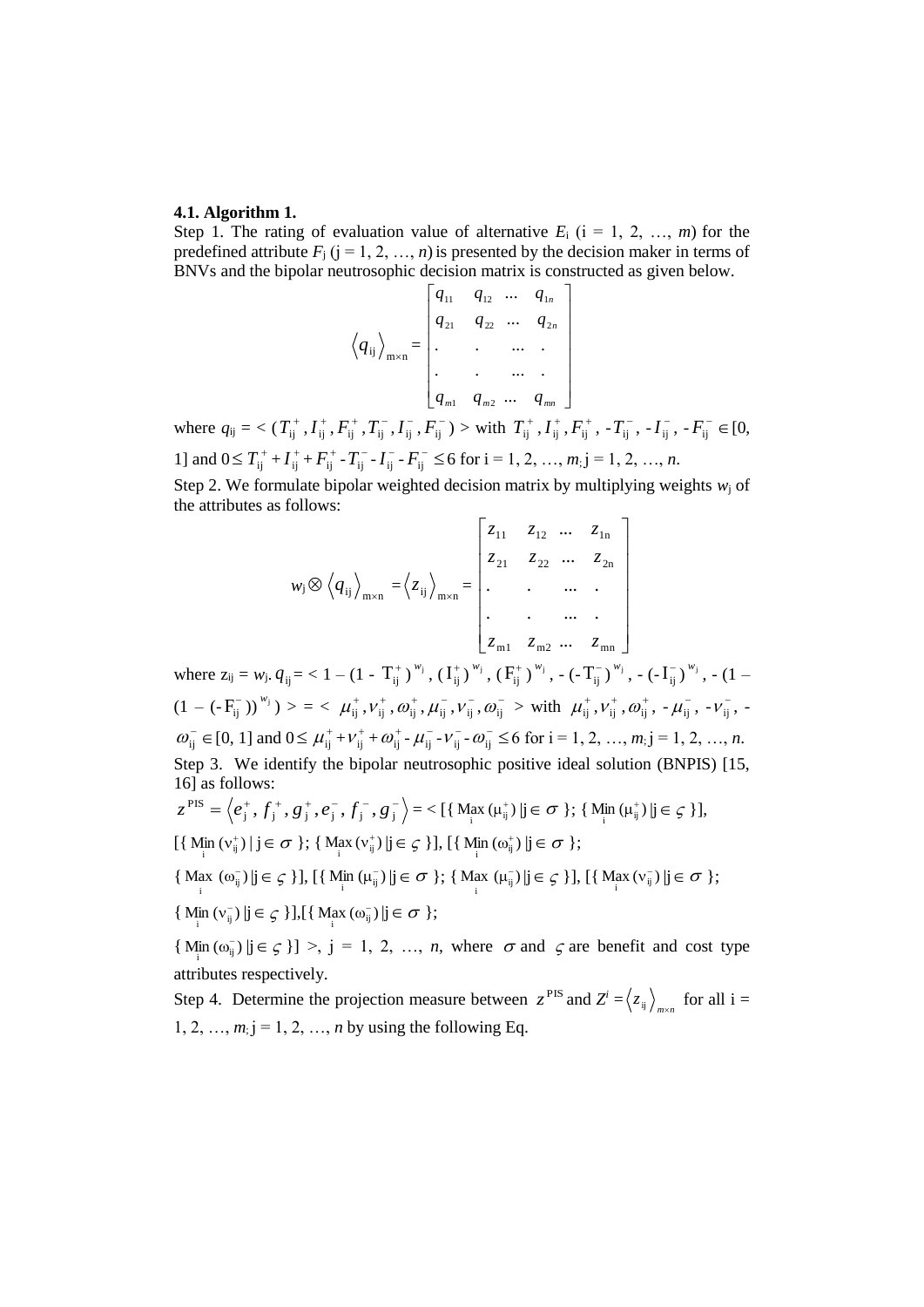$$
Proj (Zi)zPS = \frac{\sum_{j=1}^{n} [\mu_{ij}^{+} e_{j}^{+} + \nu_{ij}^{+} f_{j}^{+} + \omega_{ij}^{+} g_{j}^{+} + \mu_{ij}^{-} e_{j}^{-} + \nu_{ij}^{-} f_{j}^{-} + \omega_{ij}^{-} g_{j}^{-}]}{\sqrt{\sum_{j=1}^{n} [(e_{j}^{+})^{2} + (f_{j}^{+})^{2} + (g_{j}^{+})^{2} + (e_{j}^{-})^{2} + (f_{j}^{-})^{2} + (g_{j}^{-})^{2}]}}
$$

Step 5. Rank the alternatives in a descending order based on the projection measure  $Proj~({Z^{\iota}})_{z^{PIS}}$  $(Z^{i})_{z^{PS}}$  for  $i = 1, 2, ..., m$  and bigger value of *Proj*  $(Z^{i})_{z^{PS}}$  $(Z^i)$ <sub>-PIS</sub> determines the best alternative.

### **4.2. Algorithm 2.**

Step 1. Give the bipolar neutrosophic decision matrix  $\langle q_{ij} \rangle_{m \times n}$ ,  $i = 1, 2, ..., m; j =$ 1, 2, …, *n*.

Step 2. Construct weighted bipolar neutrosophic decision matrix  $\langle z_{ij} \rangle_{max}$ ,  $i = 1, 2,$  $..., m; j = 1, 2, ..., n.$ Step 3. Determine  $z^{PIS} = \langle e_i^+, f_i^+, g_i^+, e_i^-, f_i^-, g_i^+ \rangle$  $\langle e_j^+, f_j^+, g_j^+, e_j^-, f_j^-, g_j^- \rangle$ ; j = 1, 2, ..., *n*.

Step 4. Compute the bidirectional projection measure between  $z^{PIS}$  and  $Z^{i}$  $=\langle z_{ij} \rangle_{m \times n}$  for all  $i = 1, 2, ..., m; j = 1, 2, ..., n$  by using the Eq. as given below.

B-Proj (Z<sup>i</sup>, 
$$
z^{PIS}
$$
) = 
$$
\frac{\|Z^i\| \, \|z^{PIS}\|}{\|Z^i\| \, \|z^{PIS}\| + \|\, |Z^i\| - \|z^{PIS}\| \, |Z^i.z^{PIS}\|}
$$
  
\nwhere  $\|Z^i\| = \sqrt{\sum_{j=1}^n [(\mu^+_j)^2 + (\nu^+_j)^2 + (\omega^+_j)^2 + (\mu^-_j)^2 + (\nu^-_j)^2 + (\omega^-_j)^2]}$ , i = 1, 2, ..., *m*.  
\n $\|z^{PIS}\| = \sqrt{\sum_{j=1}^n [(e_j^+)^2 + (f_j^+)^2 + (g_j^+)^2 + (e_j^-)^2 + (f_j^-)^2 + (g_j^-)^2]}$  and  
\n $Z^i.z^{PIS} = \sum_{j=1}^n [\mu^+_j e_j^+ + \nu^+_j f_j^+ + \omega^+_j g_j^+ + \mu^-_j e_j^- + \nu^-_j f_j^- + \omega^-_j g_j^-]$ , i = 1, 2, ..., *m*.

Step 5. According to the bidirectional projection measure *B-Proj* ( $Z^i$ ,  $z^{PIS}$ ) for  $i = 1$ , 2, ..., *m* alternatives are ranked and bigger value of *B-Proj* ( $Z^i$ ,  $z^{PIS}$ ) reflects the best option.

#### **4.3. Algorithm 3.**

Step 1. Construct the bipolar neutrosophic decision matrix  $\langle q_{ij} \rangle_{m \times n}$ ,  $i = 1, 2, ..., m, j$  $= 1, 2, ..., n$ .

Step 2. Formulate the weighted bipolar neutrosophic decision matrix  $\langle z_{ij} \rangle_{m \times n}$ ,  $i = 1$ ,  $2, ..., m; j = 1, 2, ..., n.$ Step 3. Identify  $z^{PIS} = \langle e_i^+, f_i^+, g_i^+, e_i^-, f_i^-, g_i^+ \rangle$  $e_j^+, f_j^+, g_j^+, e_j^-, f_j^-, g_j^-\rangle$ ,  $j = 1, 2, ..., n$ .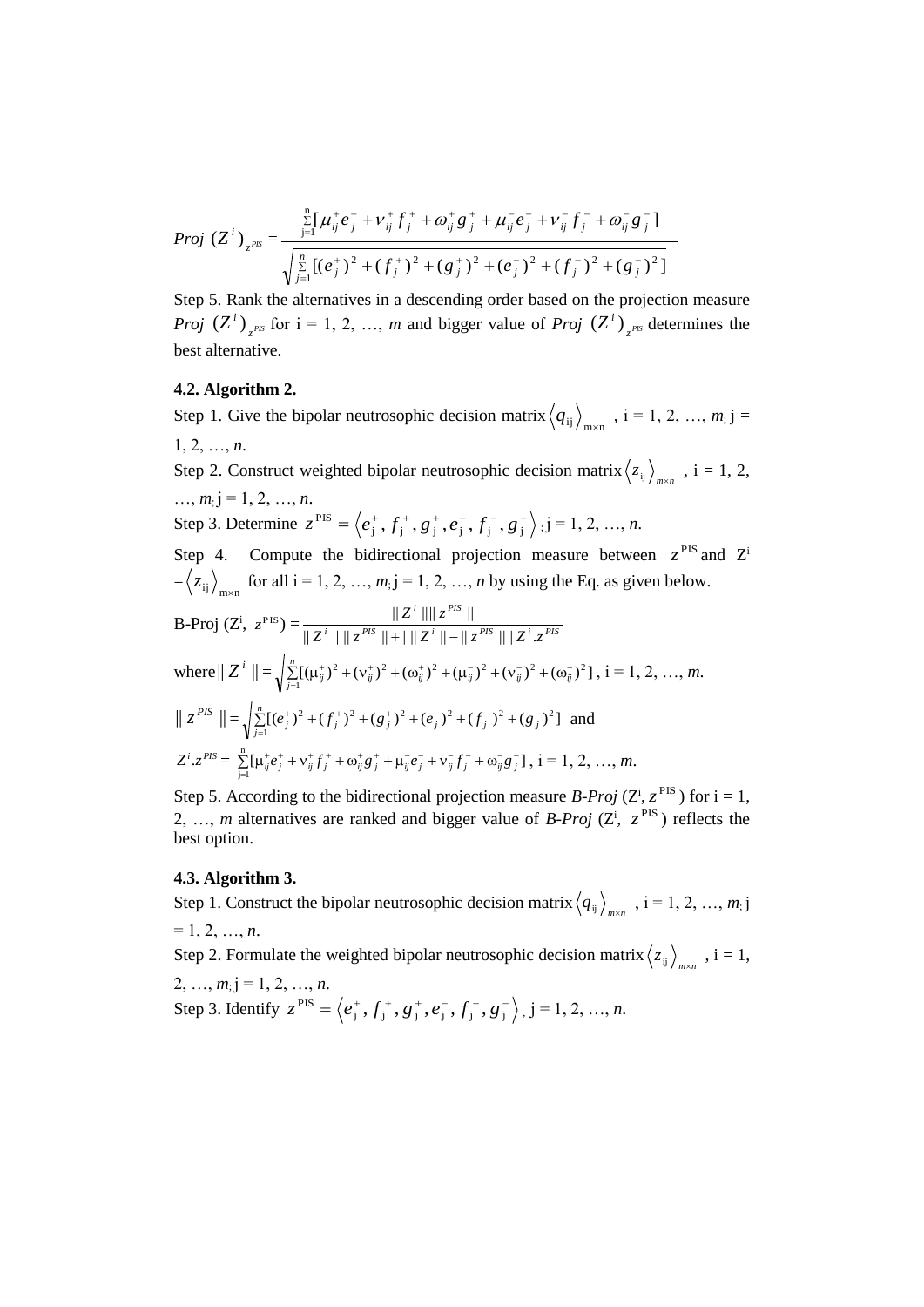Step 4. By combining projection measure *Proj*  $(Z^{\prime})_{z^{PS}}$  $(Z^i)$ <sub>rus</sub> and bidirectional projection measure *B-Proj* ( $Z^i$ ,  $z^{PIS}$ ), we calculate the hybrid projection measure between  $z^{PIS}$  and  $Z^{i} = \langle z_{ij} \rangle_{m \times n}$  for all  $i = 1, 2, ..., m; j = 1, 2, ..., n$  as follows.

$$
Hyb\text{-}Proj (Z^i, z^{\text{PIS}}) = \rho \text{ Proj } (Z^i)_{z^{\text{PS}}} + (1 - \rho) \text{ B\text{-}Proj} (Z^i, z^{\text{PIS}})
$$
\n
$$
= \rho \frac{Z^i \cdot z^{\text{PIS}}}{\|z^{\text{PS}}\|} + (1 - \rho) \frac{\|Z^i\| \|z^{\text{PIS}}\|}{\|Z^i\| \|z^{\text{PIS}}\| + \|Z^i\| - \|z^{\text{PIS}}\| \|Z^i z^{\text{PIS}}\|}
$$
\nwhere  $\|Z^i\| = \sqrt{\sum_{j=1}^n [(\mu_{ij}^+)^2 + (\nu_{ij}^+)^2 + (\mu_{ij}^-)^2 + (\mu_{ij}^-)^2 + (\nu_{ij}^-)^2 + (\omega_{ij}^-)^2]}$ , i = 1,  
\n2, ..., m,  
\n $\|z^{\text{PIS}}\| = \sqrt{\sum_{j=1}^n [(e_j^+)^2 + (f_j^+)^2 + (g_j^+)^2 + (e_j^-)^2 + (f_j^-)^2 + (g_j^-)^2]}$ ,  
\n $Z^i \cdot z^{\text{PIS}} = \sum_{j=1}^n [\mu_{ij}^+ e_j^+ + \nu_{ij}^+ f_j^+ + \omega_{ij}^+ g_j^+ + \mu_{ij}^- e_j^- + \nu_{ij}^- f_j^- + \omega_{ij}^- g_j^-]$ , i = 1, 2, ..., m, with  
\n $0 \le \rho \le 1$ .

Step 5. We rank all the alternatives in accordance with the hybrid projection measure *Hyb-Proj* ( $Z^i$ ,  $z^{PIS}$ ) and greater value of *Hyb-Proj* ( $Z^i$ ,  $z^{PIS}$ ) implies the better alternative.

# 5. A numerical example

Consider the problem studied in [5, 27] where a customer desires to purchase a car. Suppose four types of car (alternatives)  $Ei$ ,  $(i = 1, 2, 3, 4)$  are taken into consideration in the decision making situation. Four attributes namely Fuel economy  $(F_1)$ , Aerod  $(F_2)$ , Comfort  $(F_3)$ , Safety  $(F_4)$  is considered to evaluate the alternatives. Assume the weight vector [5] of the attribute is given by  $w = (w_1, w_2,$ *w*3, *w*4) = (0.5, 0.25, 0.125, 0.125).

Method 1. The proposed projection measure based decision making with bipolar neutrosophic information for car selection is presented in the following steps:

Step 1: Construct the bipolar neutrosophic decision matrix

The bipolar neutrosophic decision matrix  $\langle q_{ij} \rangle_{m \times n}$  presented by the decision maker as given below (see Table 1).

Table 1. The bipolar neutrosophic decision matrix

|         |                     | ۲,                   |                      |                     |
|---------|---------------------|----------------------|----------------------|---------------------|
| $E_{I}$ | $<0.5, 0.7, 0.2, -$ | $< 0.4, 0.5, 0.4, -$ | $< 0.7, 0.7, 0.5, -$ | $<0.1, 0.5, 0.7, -$ |
|         | $0.7, -0.3, -0.6$   | $0.7, -0.8, -0.4$    | $0.8, -0.7, -0.6$    | $0.5, -0.2, -0.8$   |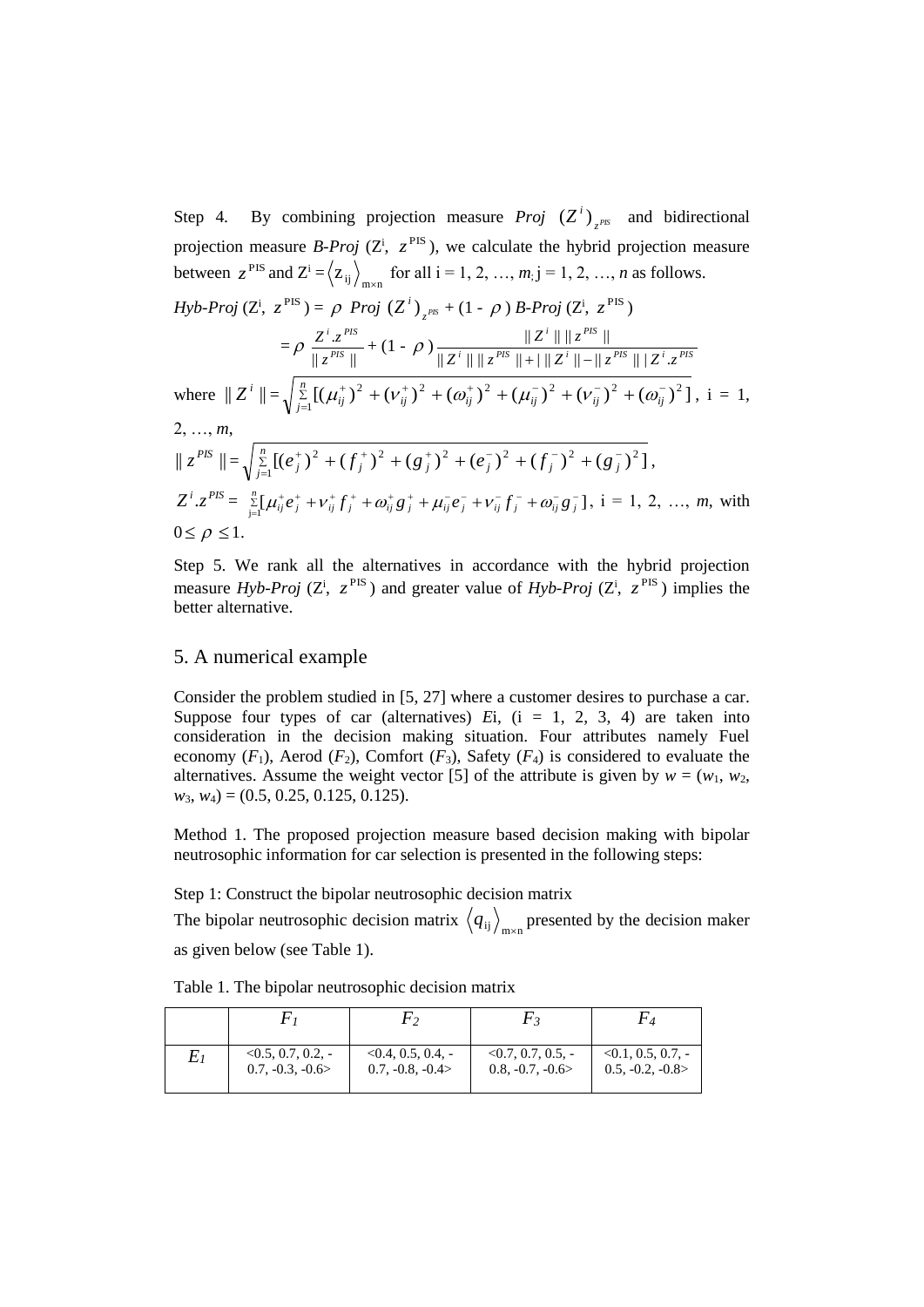| E <sub>2</sub> | $<0.9, 0.7, 0.5, -$  | $0.7, 0.6, 0.8, -$  | $0.9, 0.4, 0.6, -$  | $<0.5, 0.2, 0.7, -$  |
|----------------|----------------------|---------------------|---------------------|----------------------|
|                | $0.7, -0.7, -0.1$    | $0.7, -0.5, -0.1$   | $0.1, -0.7, -0.5$   | $0.5, -0.1, -0.9$    |
| $E_3$          | $< 0.3, 0.4, 0.2, -$ | $0.2, 0.2, 0.2, -$  | $<0.9, 0.5, 0.5, -$ | $< 0.7, 0.5, 0.3, -$ |
|                | $0.6, -0.3, -0.7$    | $0.4, -0.7, -0.4$   | $0.6, -0.5, -0.2$   | $0.4, -0.2, -0.2$    |
| E4             | $<0.9, 0.7, 0.2, -$  | $<0.3, 0.5, 0.2, -$ | $<0.5, 0.4, 0.5, -$ | $< 0.2, 0.4, 0.8, -$ |
|                | $0.8, -0.6, -0.1$    | $0.5, -0.5, -0.2$   | $0.1, -0.7, -0.2$   | $0.5, -0.5, -0.6$    |

Step 2. Construction of weighted bipolar neutrosophic decision matrix The weighted decision matrix  $\langle z_{ij} \rangle_{\text{max}}$  is obtained by multiplying weights of the attributes to the bipolar neutrosophic decision matrix as follows (see Table 2).

|                | $F_I$              | F <sub>2</sub>     | $F_3$              | $F_{4}$            |
|----------------|--------------------|--------------------|--------------------|--------------------|
|                | < 0.293, 0.837,    | < 0.120, 0.795,    | < 0.140, 0.956,    | $<0.013, 0.917$ ,  |
| $E_I$          | $0.447, -0.837, -$ | $0.841, -0.915, -$ | $0.917, -0.972, -$ | $0.956, -0.917, -$ |
|                | $0.548, -0.368$    | $0.946, -0.120$    | $0.956, -0.108$    | $0.818, -0.182 >$  |
|                |                    |                    |                    |                    |
| E <sub>2</sub> | < 0.684, 0.837,    | < 0.260, 0.880,    | 0.250, 0.892,      | < 0.083, 0.818.    |
|                | $0.707, -0.837, -$ | $0.946, -0.915, -$ | $0.938, -0.750, -$ | $0.956, -0.917, -$ |
|                | $0.837, -0.051$    | $0.841, -0.026$    | $0.956, -0.083$    | $0.750, -0.250$    |
|                |                    |                    |                    |                    |
| $E_3$          | < 0.163, 0.632,    | < 0.054, 0.669,    | <0.250, 0.917,     | $< 0.140, 0.917$ , |
|                | $0.447, -0.774, -$ | $0.669, -0.795, -$ | $0.917, -0.938$ .  | $0.860, -0.892, -$ |
|                | $0.548, -0.452$    | $0.915, -0.120$    | $0.917, -0.028$    | $0.818, -0.028$    |
|                |                    |                    |                    |                    |
| $E_4$          | < 0.648, 0.837,    | < 0.085, 0.841,    | < 0.083, 0.892.    | <0.062, 0.818      |
|                | $0.447, -0.894, -$ | $0.669, -0.841, -$ | $0.917, -0.750, -$ | $0.972, -0.917, -$ |
|                | $0.774, -0.051$    | $0.841, -0.054$    | $0.956, -0.028$    | $0.917, -0.108$    |
|                |                    |                    |                    |                    |

Table 2. The weighted bipolar neutrosophic decision matrix

Step 3. Selection of BNPIS

The BNRPIS ( $z^{PIS}$ ) =  $\langle e_j^+, f_j^+, g_j^+, e_j^-, f_j^-, g_j^-\rangle$ , (j = 1, 2, 3, 4) is computed from the weighted decision matrix as follows:

$$
\langle e_1^+, f_1^+, g_1^+, e_1^-, f_1^-, g_1^- \rangle = \langle 0.684, 0.632, 0.447, -0.894, -0.548, -0.051 \rangle;
$$
  

$$
\langle e_2^+, f_2^+, g_2^+, e_2^-, f_2^-, g_2^- \rangle = \langle 0.26, 0.669, 0.669, -0.915, -0.841, -0.026 \rangle;
$$
  

$$
\langle e_3^+, f_3^+, g_3^+, e_3^-, f_3^-, g_3^- \rangle = \langle 0.25, 0.892, 0.917, -0.972, -0.917, -0.028 \rangle;
$$
  

$$
\langle e_4^+, f_4^+, g_4^+, e_4^-, f_4^-, g_4^- \rangle = \langle 0.14, 0.818, 0.86, -0.917, -0.75, -0.028 \rangle.
$$

Step 4. Determination of weighted projection measure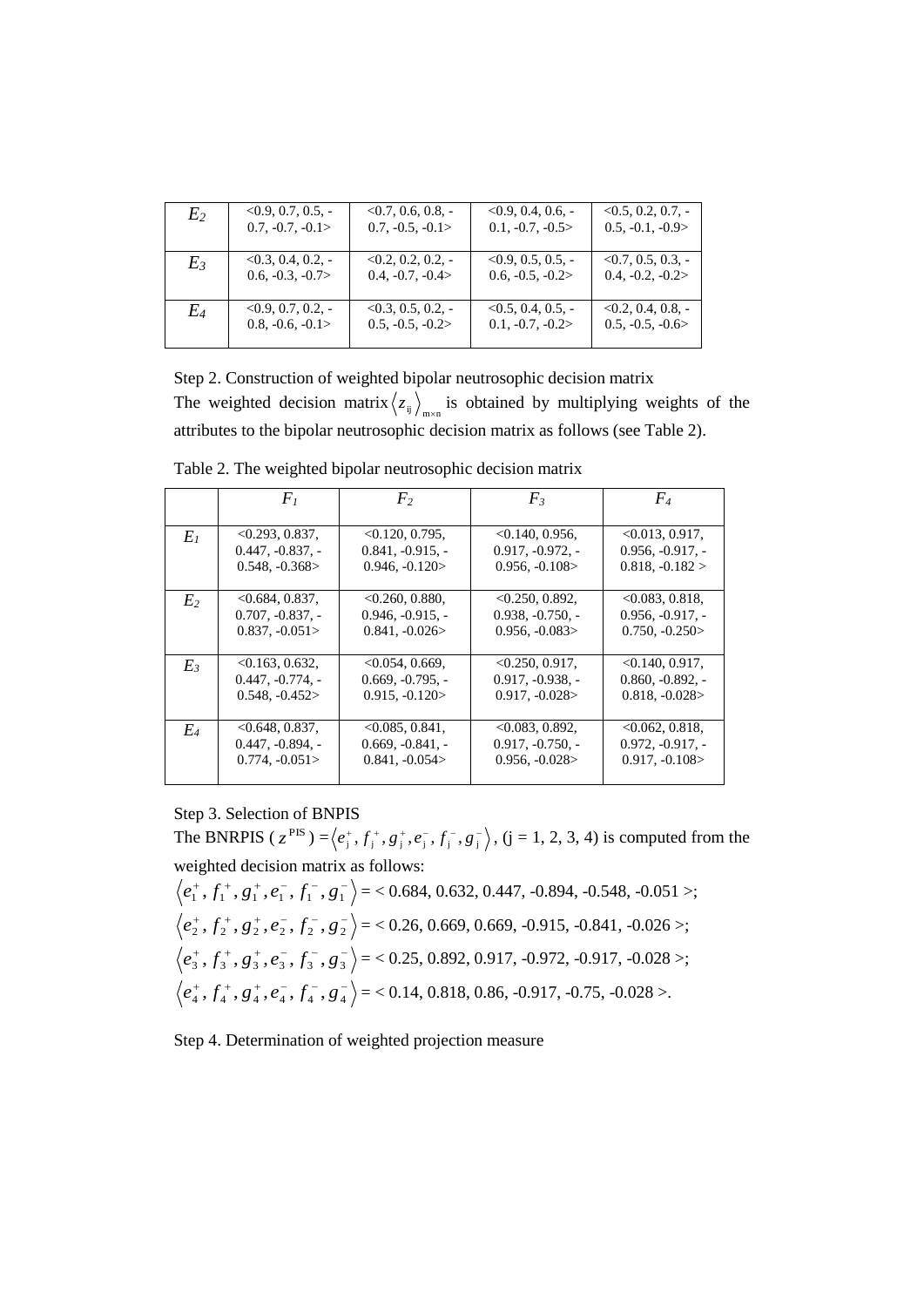The projection measure between positive ideal bipolar neutrosophic solution  $z^{PIS}$ and each weighted decision matrix  $\langle z_{ij} \rangle_{m \times n}$  can be obtained as follows:

 $Proj$   $(Z^1)_{z^{PS}} = 3.4214$ ,  $Proj$   $(Z^2)_{z^{PS}} = 3.4972$ ,  $Proj$   $(Z^3)_{z^{PS}} = 3.1821$ ,  $Proj$  $(Z^4)_{z^{PIS}} = 3.3904.$ 

Step 5. Rank the alternatives

We observe that  $Proj (Z^2)_{z^{PS}} > Proj (Z^1)_{z^{PS}} > Proj (Z^4)_{z^{PS}} > Proj (Z^4)_{z^{PS}} > Proj (Z^3)_{z^{PS}}$ . Therefore, the ranking order of the cars is  $E_2 \succ E_1 \succ E_4 \succ E_3$  and hence,  $E_2$  is the best alternative for the customer.

Method 2. The proposed bidirectional projection measure based decision making for car selection is presented as follows:

Step 1. Same as Method 1

Step 2. Same as Method 1

Step 3. Same as Method 1

Step 4. Calculation of bidirectional projection measure

The bidirectional projection measure between positive ideal bipolar neutrosophic solution  $z^{PIS}$  and each weighted decision matrix  $\langle z_{ij} \rangle_{m \times n}$  can be determined as

given below.

 $B\text{-}Proj\,(Z^1, z^{\text{PIS}}) = 0.8556, B\text{-}Proj\,(Z^2, z^{\text{PIS}}) = 0.8101, B\text{-}Proj\,(Z^3, z^{\text{PIS}}) = 0.9503, B\text{-}P^2$ *Proj*  $(Z^4, z^{\text{PIS}}) = 0.8969$ .

Step 5. Ranking the alternatives

Here, we notice that *B-Proj*  $(Z^3, z^{PIS}) > B$ -*Proj*  $(Z^4, z^{PIS}) > B$ -*Proj*  $(Z^1, z^{PIS}) > B$ -*Proj* ( $Z^2$ ,  $z^{PIS}$ ) and therefore, the ranking order of the alternatives is obtained as  $E_3$  $\succ E_4 \succ E_1 \succ E_2$ . Hence,  $E_3$  is the best choice among the alternatives.

Method 3. The proposed hybrid projection measure based MADM with bipolar neutrosophic information is provided as follows:

Step 1. Same as Method 1

Step 2. Same as Method 1

Step 3. Same as Method 1

Step 4. Computation of hybrid projection measure

The hybrid projection measures for different values of  $\rho \in [0, 1]$  and the ranking order are shown in the following Table 3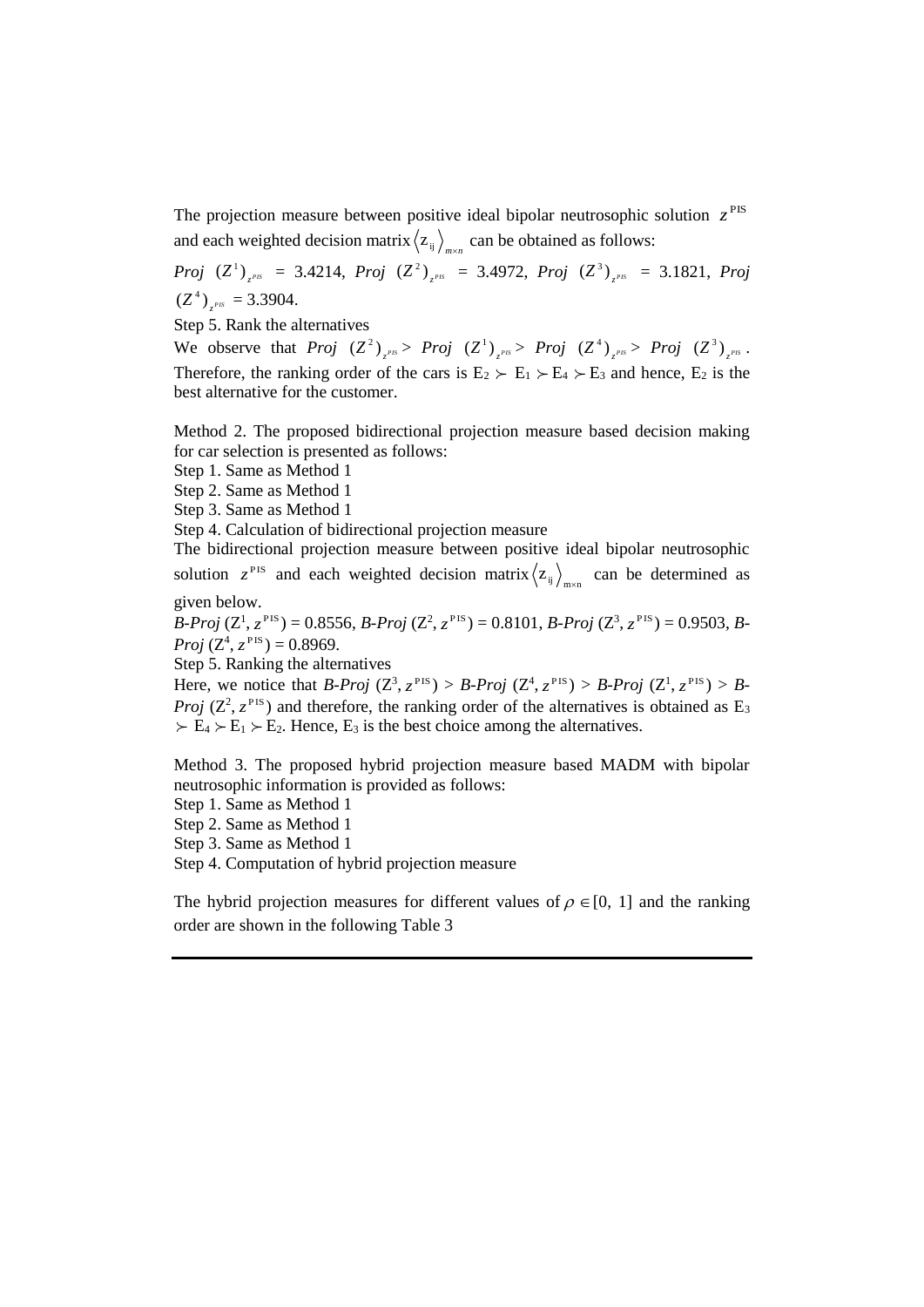|  |  |  |  | Table 3. Results of hybrid projection measure for different valus of $\rho$ |  |  |  |
|--|--|--|--|-----------------------------------------------------------------------------|--|--|--|
|--|--|--|--|-----------------------------------------------------------------------------|--|--|--|

| Similarity measure               | $\rho$ | Measure values                                                                                                                                                                                                                  | Ranking order           |
|----------------------------------|--------|---------------------------------------------------------------------------------------------------------------------------------------------------------------------------------------------------------------------------------|-------------------------|
| Hyb-Proj $(Z^i, z^{\text{PIS}})$ | 0.25   | $Hyb\text{-}Proj (Z^I, z^{\text{PIS}}) = 1.4970$<br>$Hv^b$ -Proj (Z <sup>2</sup> , $z^{PIS}$ ) = 1.4819<br>$Hyb\text{-}Proj (Z^3, z^{\text{PIS}}) = 1.5082$<br>$Hyb\text{-}Proj(Z^4, z^{\text{PIS}}) = 1.5203$                  | $E_4 > E_3 > E_1 > E_2$ |
| Hyb-Proj $(Z^i, z^{PIS})$        | 0.50   | $Hy^b$ -Proj (Z <sup>1</sup> , z <sup>PIS</sup> ) = 2.1385<br>$Hyb\text{-}Proj (Z^2, z^{\text{PIS}}) = 2.1536$<br>$Hv^b$ -Proj $(Z^3, z^{\text{PIS}}) = 2.0662$<br>$Hyb\text{-}Proj (Z^4, z^{\text{PIS}}) = 2.1436$             | $E_2 > E_4 > E_1 > E_3$ |
| Hyb-Proj $(Z^i, z^{\text{PIS}})$ | 0.75   | $Hv^b$ -Proj (Z <sup>1</sup> , Z <sup>PIS</sup> ) = 2.7800<br>$Hyb\text{-}Proj (Z^2, z^{\text{PIS}}) = 2.8254$<br>$Hy\mathit{b-Proj} (Z^3, z^{\text{PIS}}) = 2.6241$<br>Hyb-Proj $(Z^4, z^{\text{PIS}}) = 2.7670$               | $E_2 > E_1 > E_4 > E_2$ |
| Hyb-Proj $(Z^i, z^{\text{PIS}})$ | 0.90   | $Hv^b$ -Proj (Z <sup>1</sup> , Z <sup>PIS</sup> ) = 3.1648<br><i>Hyb-Proj</i> $(Z^2, z^{\text{PIS}}) = 3.2285$<br>$Hy\bar{b}$ -Proj ( $Z^3$ , $Z^{\text{PIS}}$ ) = 2.9589<br>$Hv^b$ -Proj ( $Z^4$ , $Z^{\text{PIS}}$ ) = 3.1410 | $E_2 > E_1 > E_4 > E_3$ |

#### 6. Comparative analysis

In the Section, we compare the results obtained from the proposed methods with the results derived from other existing methods under bipolar neutrosophic environment to show the effectiveness of the developed methods.

Dey et al. [27] assume that the weights of the attributes are not identical and weights are fully unknown to the decision maker. Dey et al. [27] formulated maximizing deviation model under bipolar neutrosophic assessment to compute unknown weights of the attributes as  $w = (0.2585, 0.2552, 0.2278, 0.2585)$ . By considering  $w = (0.2585, 0.2552, 0.2278, 0.2585)$ , the proposed projection measure are shown as follows:

*Proj*  $(Z^1)_{z^{PS}} = 3.3954$ , *Proj*  $(Z^2)_{z^{PS}} = 3.3872$ , *Proj*  $(Z^3)_{z^{PS}} = 3.1625$ , *Proj*  $(Z^4)$ <sub>z</sub><sup>*PIS*</sup></sub> = 3.2567.

Since, *Proj*  $(Z^1)_{z^{PS}} > Proj (Z^2)_{z^{PS}} > Proj (Z^4)_{z^{PS}} > Proj (Z^3)_{z^{PS}}$ , therefore the ranking order of the four alternatives is given by  $E_1 \succ E_2 \succ E_4 \succ E_3$ . Thus,  $E_1$  is the best choice for the customer.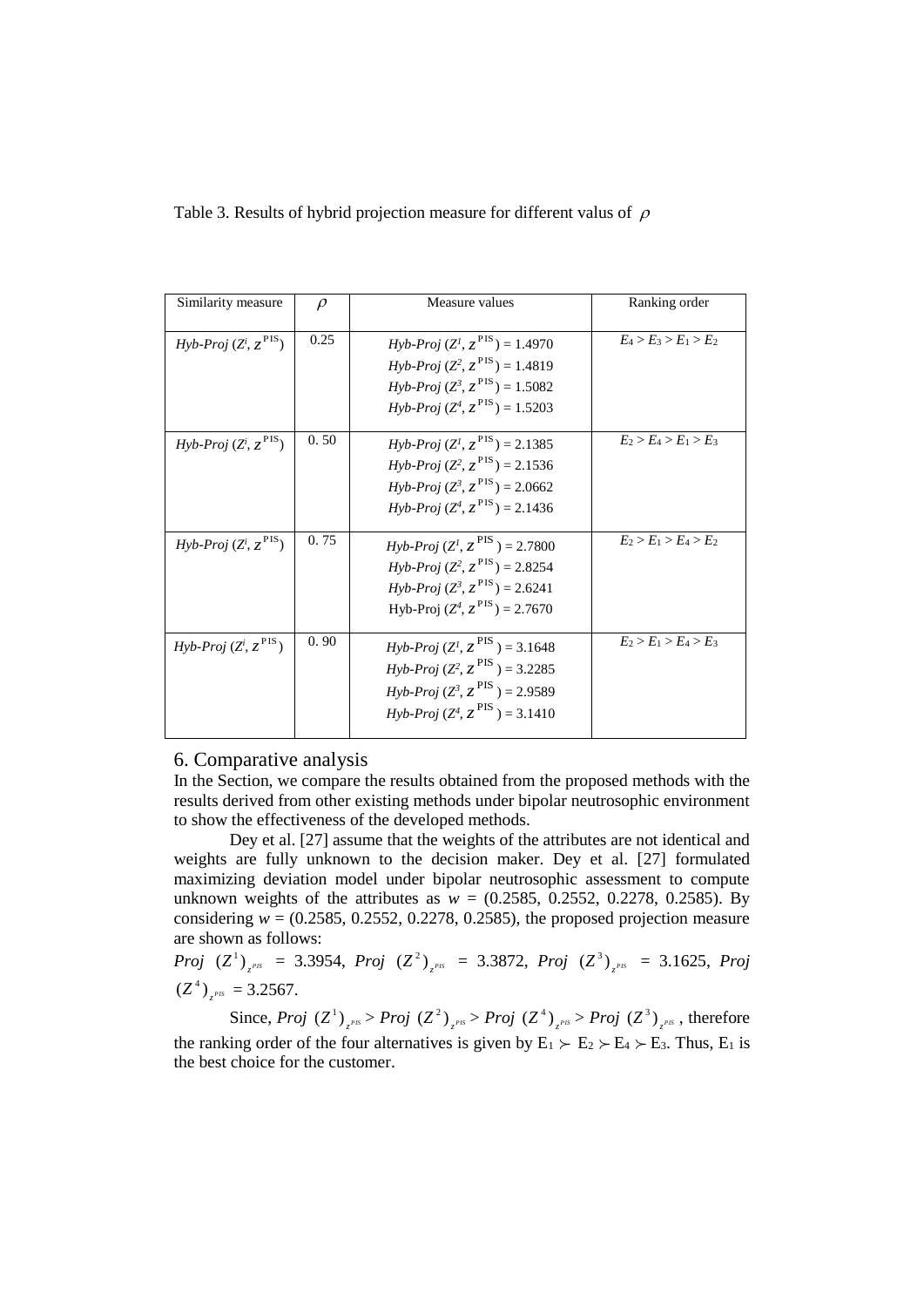Now, by taking *w* = (0.2585, 0.2552, 0.2278, 0.2585), the bidirectional projection measure are calculated as given below.

 $B\text{-}Proj\,(Z^1, z^{\text{PIS}}) = 0.8113, B\text{-}Proj\,(Z^2, z^{\text{PIS}}) = 0.8111, B\text{-}Proj\,(Z^3, z^{\text{PIS}}) = 0.9854, B\text{-}P^2$ *Proj*  $(Z^4, z^{\text{PIS}}) = 0.9974$ .

Since, *B-Proj*  $(Z^4, z^{PIS}) > B$ -*Proj*  $(Z^3, z^{PIS}) > B$ -*Proj*  $(Z^1, z^{PIS}) > B$ -*Proj*  $(Z^2, z^{\text{PIS}})$ , consequently the ranking order of the four alternatives is given by E<sub>4</sub>  $\succ$  $E_3 \rightarrow E_1 \rightarrow E_2$  and hence,  $E_4$  is obviously the best option for the customer.

Also, by taking  $w = (0.2585, 0.2552, 0.2278, 0.2585)$ , the proposed hybrid projection measures for different values of  $\rho \in [0, 1]$  and the ranking order are revealed in the following Table 4.

| Similarity measure               | $\rho$ | Measure values                                             | Ranking order           |
|----------------------------------|--------|------------------------------------------------------------|-------------------------|
|                                  | 0.25   | <i>Hyb-Proj</i> $(Z^l, z^{\text{PIS}}) = 1.4573$           | $E_4 > E_3 > E_1 > E_2$ |
| Hyb-Proj $(Z^i, z^{\text{PIS}})$ |        | $Hy\mathit{b-Proj} (Z^2, z^{\text{PIS}}) = 1.4551$         |                         |
|                                  |        | $Hy\mathit{b-Proj} (Z^3, z^{\text{PIS}}) = 1.5297$         |                         |
|                                  |        | $Hyb\text{-}Proj (Z^4, z^{\text{PIS}}) = 1.5622$           |                         |
| Hyb-Proj $(Z^i, z^{\text{PIS}})$ | 0.50   | $Hy^b$ -Proj $(Z^l, z^{\text{PIS}}) = 2.1034$              | $E_4 > E_1 > E_2 > E_3$ |
|                                  |        | $Hy^b$ -Proj ( $Z^2$ , $Z^{\text{PIS}}$ ) = 2.0991         |                         |
|                                  |        | $Hy^b$ -Proj ( $Z^3$ , $Z^{\text{PIS}}$ ) = 2.0740         |                         |
|                                  |        | $Hv^b$ -Proj $(Z^4, z^{\text{PIS}}) = 2.1270$              |                         |
| Hyb-Proj $(Z^i, z^{\text{PIS}})$ | 0.75   | $Hy^b$ -Proj $(Z^l, z^{\text{PIS}}) = 2.4940$              | $E_2 > E_4 > E_3 > E_1$ |
|                                  |        | $Hy^b$ -Proj (Z <sup>2</sup> , z <sup>PIS</sup> ) = 2.7432 |                         |
|                                  |        | $Hy\mathit{b-Proj} (Z^3, z^{\text{PIS}}) = 2.6182$         |                         |
|                                  |        | Hyb-Proj $(Z^4, z^{\text{PIS}}) = 2.6919$                  |                         |
| Hyb-Proj $(Z^i, z^{\text{PIS}})$ | 0.90   | <i>Hyb-Proj</i> $(Z^l, Z^{PIS}) = 3.1370$                  | $E_1 > E_2 > E_4 > E_3$ |
|                                  |        | $Hy\bar{b}$ -Proj ( $Z^2$ , $Z^{\text{PIS}}$ ) = 3.1296    |                         |
|                                  |        | $Hyb\text{-}Proj (Z^3, z^{\text{PIS}}) = 2.9448$           |                         |
|                                  |        | $Hv^b$ -Proj ( $Z^4$ , $Z^{\text{PIS}}$ ) = 3.0308         |                         |
|                                  |        |                                                            |                         |

Table 4. Results of hybrid projection measure for different valus of  $\rho$ 

Deli et al. [5] assume the weight vector of the attributes as  $w = (0.5, 0.25, 0.125, 0.125)$ 0.125) and the ranking order based on score values is presented as follows:

$$
E_3 \succ E_4 \succ E_2 \succ E_1
$$

Thus,  $E_3$  was the most desirable alternative.

Dey et al. [27] employed maximizing deviation method to find unknown attribute weights as  $w = (0.2585, 0.2552, 0.2278, 0.2585)$ . The ranking order of the alternatives is presented based on the relative closeness coefficient as given below.

$$
E_3 \succ E_2 \succ E_4 \succ E_1
$$

Obviously,  $E_3$  was the most suitable option for the customer.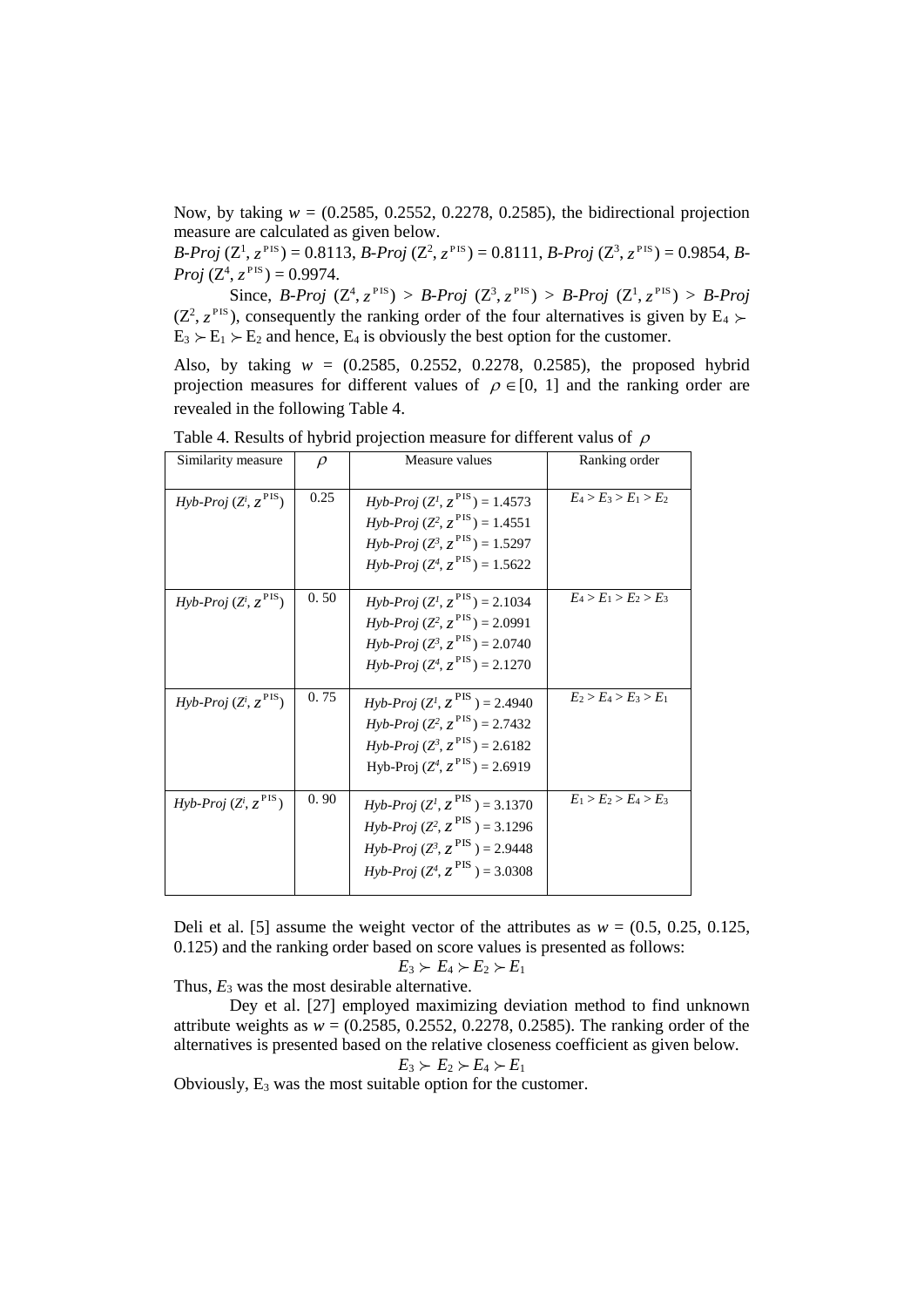Dey et al. [27] also consider the weight vector of the attributes as  $w = (0.5,$ 0.25, 0.125, 0.125), then by using TOPSIS method, the ranking order of the cars is represented as follows:

$$
E_4 \succ E_2 \succ E_3 \succ E_1.
$$

So, *E*<sup>4</sup> would be the most preferable alternative for the buyer. We observe that different projection measures provide different ranking results and the projection measure is weight sensitive. Therefore, decision maker should choose the projection measure and weights of the attributes in the decision making context according to his/her needs, desires and practical condition

## 7. Conclusion

In this paper, we have defined projection, bidirectional projection measures between bipolar neutrosophic sets. Further, we have defined a hybrid projection measure by combining projection and bidirectional projection measures. Through these projection measures we have developed three algorithms for multi-attribute decision making models under bipolar neutrosophic environment for choosing the best alternative. Finally, a car selection problem has been provided to show the flexibility and applicability of the proposed methods. Furthermore, comparison analysis of the proposed methods with the other existing methods has also been demonstrated. The proposed algorithms can be extended to interval bipolar neutrosophic environment. In future, we shall apply projection, bidirectional projection, and hybrid projection measures of interval bipolar neutrosophic sets for group decision making, medical diagnosis, weaver selection, pattern recognition problems.

### R e f e r e n c e s

- 1. Smarandache, F. A unifying field of logics. Neutrosophy: Neutrosophic probability, set and logic. American Research Press, Rehoboth, 1998**.**
- 2. Wang, H., F. Smarandache, Y. Zhang, R. Sunderraman. Single valued neutrosophic sets. Multispace and Multi-Structure, Vol. **4**, 2010, pp. 410-413**.**
- 3. Zhang, W. R. Bipolar fuzzy sets and relations: a computational framework for cognitive modeling and multiagent decision analysis. In: Proc. of IEEE Conf., 1994, pp. 305-309. DOI: [10.1109/IJCF.1994.375115.](https://doi.org/10.1109/IJCF.1994.375115)
- 4. Zhang, W. Bipolar fuzzy sets." In: Proc. of the IEEE World Congress on Computational Science (FuzzIEEE), Anchorage, Alaska, 1998, pp. 835-840. DOI: [10.1109/FUZZY.1998.687599.](https://doi.org/10.1109/FUZZY.1998.687599)
- 5. Deli, I., M. Ali, F. Smarandache. Bipolar neutrosophic sets and their application based on multicriteria decision making problems. In: International conference on advanced mechatronic systems (ICAMechS), IEEE (August, 2015), 2015, pp. 249-254**.**
- 6. Yue, Z. L. Approach to group decision making based on determining the weights of experts by using projection method. Applied Mathematical Modelling, Vol. **36**, 2012, No 7, pp. 2900- 2910.
- 7. Zhang, G., Y. Jing, H. Huang, Y. Gao. Application of improved grey relational projection method to evaluate sustainable building envelope performance. Applied Energy, Vol. **87**, 2010, No 2, pp. 710-720.
- 8. Yue, Z. Application of the projection method to determine weights of decision makers for group decision making. Scientia Iranica, Vol. **19**, 2012, No 3, 872-878.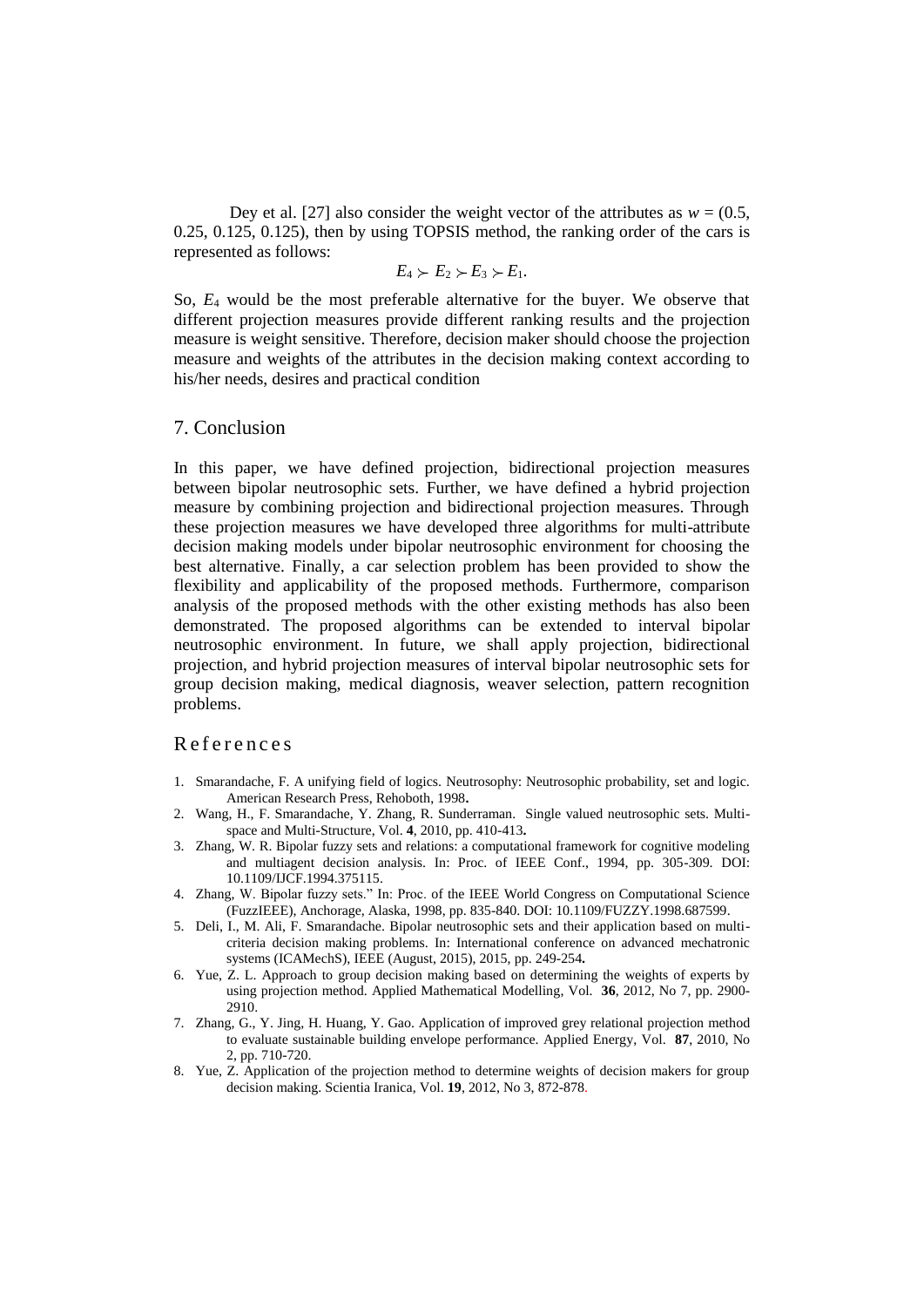- 9. Yue, Z., Y. Jia. A direct projection-based group decision-making methodology with crisp values and interval data. Soft Computing, 2015. DOI 10.1007/s00500-015-1953-5.
- 10. Xu, Z. S., Q. Da. Projection method for uncertain multi-attribute decision making with preference information on alternatives. International Journal of Information & Decision Making, Vol. **3**, 2004, pp. 429-434**.**
- 11. Xu, Z. On method for uncertain multiple attribute decision making problems with uncertain multiplicative preference information on alternatives. Fuzzy optimization and Decision Making, Vol. **4**, 2005, pp. 131-139**.**
- 12. Wei G. W. Decision-making based on projection for intuitionistic fuzzy multiple attributes. Chinese Journal of Management, Vol. **6**, 2009, No 9, pp. 1154-1156.
- 13. Zhang, X., F. Jin, P. Liu. A grey relational projection method for multi-attribute decision making based on intuitionistic trapezoidal fuzzy number. Applied Mathematical Modelling, Vol. **37**, 2013, No 5, pp.3467-3477.
- 14. [Zeng, S.,](http://content.iospress.com/search?q=author%3A%28%22Zeng,%20Shouzhen%22%29) T. [Baležentis,](http://content.iospress.com/search?q=author%3A%28%22Baležentis,%20Tomas%22%29) J. [Chen,](http://content.iospress.com/search?q=author%3A%28%22Chen,%20Ji%22%29) G. [Luo. A](http://content.iospress.com/search?q=author%3A%28%22Luo,%20Gangfei%22%29) projection method for multiple attribute group decision making with intuitionistic fuzzy information. [Informatica,](http://content.iospress.com/journals/informatica) Vol. **24**, 2013, No 3, pp. 485-503.
- 15. Xu, Z., H. Hu. Projection models for intuitionistic fuzzy multiple attribute decision making. International Journal of Technology & Decision Making, Vol. **9**, 2010, No 2, pp. 267–280
- 16. Sun, G. A group decision making method based on projection method and score function under IVIFS environment. British Journal of Mathematics & Computer Science, Vol. **9**, 2015, No 1, pp. 62-72. DOI: 10.9734/BJMCS/2015/9549.
- 17. Tsao, C. Y., T. Y. Chen. A projection-based compromising method for multiple criteria decision analysis with interval-valued intuitionistic fuzzy information. Applied Soft Computing, Volume **45**, 2016, pp. 207-223.
- 18. Chen, J., J. Ye. A projection model of neutrosophic numbers for multiple attribute decision making of clay-brick selection. Neutrosophic Sets and Systems, Vol. **12**, 2016, pp. 139-142**.**
- 19. Ye, J. Projection and bidirectional projection measures of single-valued neutrosophic sets and their decision-making method for mechanical design schemes. Journal of Experimental & Theoretical Artificial Intelligence, 2016. DOI: 10.1080/0952813X.2016.1259263.
- 20. Ye, J. Bidirectional projection method for multiple attribute group decision making with neutrosophic numbers. Neural Computing and Applications, 2015. DOI: 10.1007/s00521- 015-2123-5.
- 21. Ye, J. Interval neutrosophic multiple attribute decision-making method with credibility information. International Journal of Fuzzy Systems, 2016. DOI: 10.1007/s40815-015-0122- 4**.**
- 22. Dey, P. P., S. Pramanik, B. C. Giri. Neutrosophic soft multi-attribute decision making based on grey relational projection method. Neutrosophic Sets and Systems, Vol. **11**, 2016, pp. 98- 106**.**
- 23. Dey, P. P., S. Pramanik, B. C. Giri, Extended projection based models for solving multiple attribute decision making problems with interval valued neutrosophic information. In: F. Smarandache, S. Pramanik (ed.), New Trends in Neutrosophic Theory and Applications, Pons asbl, Brussells, 2016, pp. 127-140.
- 24. Deli, I., Y. A. Subas. Multiple criteria decision making method on single valued bipolar neutrosophic set based on correlation coefficient similarity measure. In: International Conference on mathematics and mathematics education (ICMME-2016), Frat University, Elazg, Turkey, May 12-14, 2016**.**
- 25. Şahin, M., I. Deli, V. Uluçay. Jaccard vector similarity measure of bipolar neutrosophic set based on multi-criteria decision making. In: International Conference on Natural Science and Engineering (ICNASE'16), Killis, March 19-20, 2016**.**
- 26. Uluçay, V., I. Deli, M. Şahin. Similarity measures of bipolar neutrosophic sets and their application to multiple criteria decision making. Neural Computing and Applications, 2016. DOI: 10.1007/s00521-016-2479-1**.**
- 27. Dey, P. P., S. Pramanik, B. C. Giri. TOPSIS for solving multi-attribute decision making problems under bi-polar neutrosophic environment. In: F. Smarandache, S. Pramanik (ed.), New Trends in Neutrosophic Theory and Applications, Pons asbl, Brussells, 2016, pp. 65-77**.**